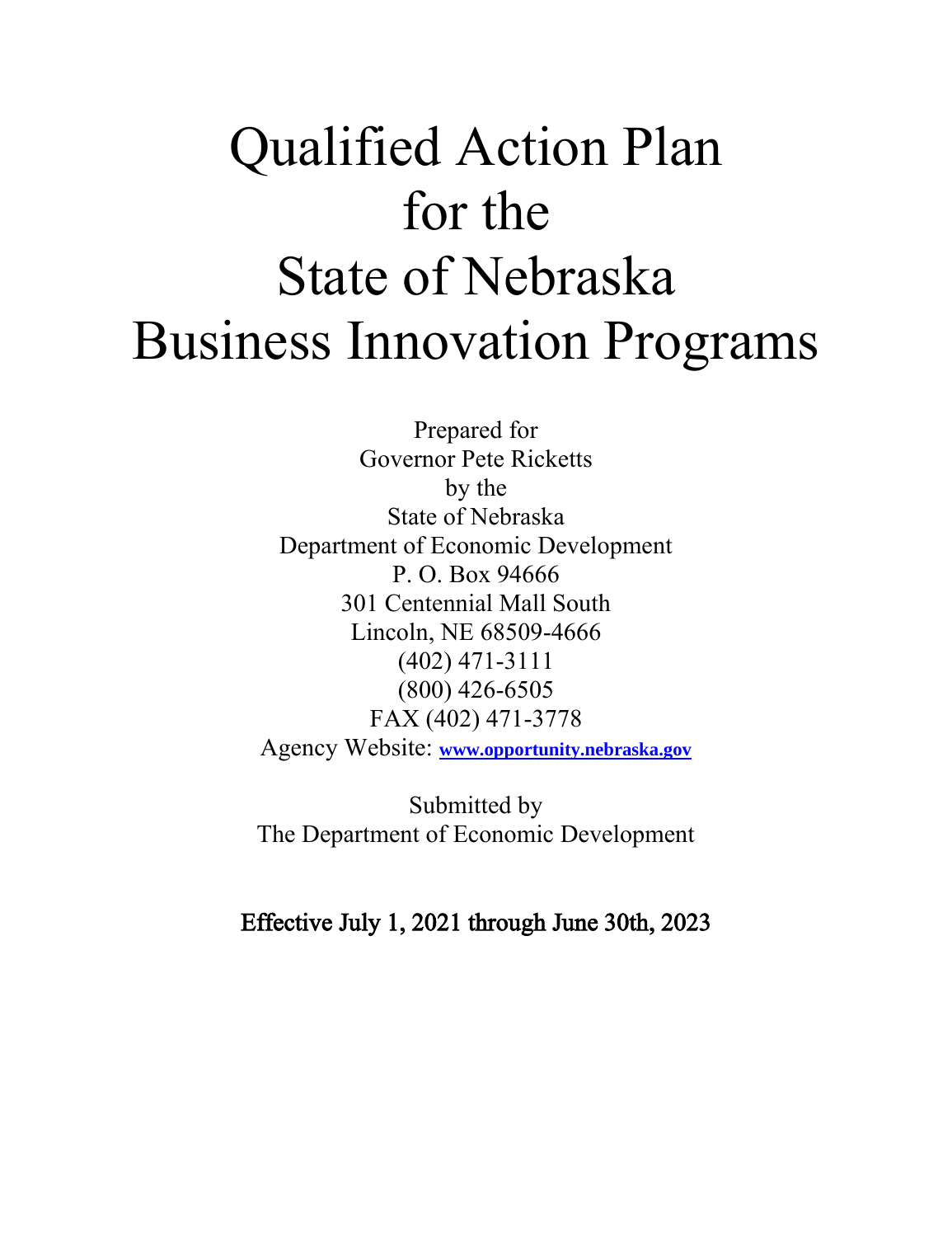#### **TABLE OF CONTENTS**

| Section Three: Nebraska Small Business Innovation Research Initiative9                                                         |
|--------------------------------------------------------------------------------------------------------------------------------|
|                                                                                                                                |
| Section Five: Nebraska Innovation Fund Commercialization Program20                                                             |
|                                                                                                                                |
| Financial Assistance for Microenterprise Technical Assistance30<br>Financial Assistance for Microenterprise Lending Programs33 |
| Section Eight: Application Acceptance Dates and Distribution of Funds37                                                        |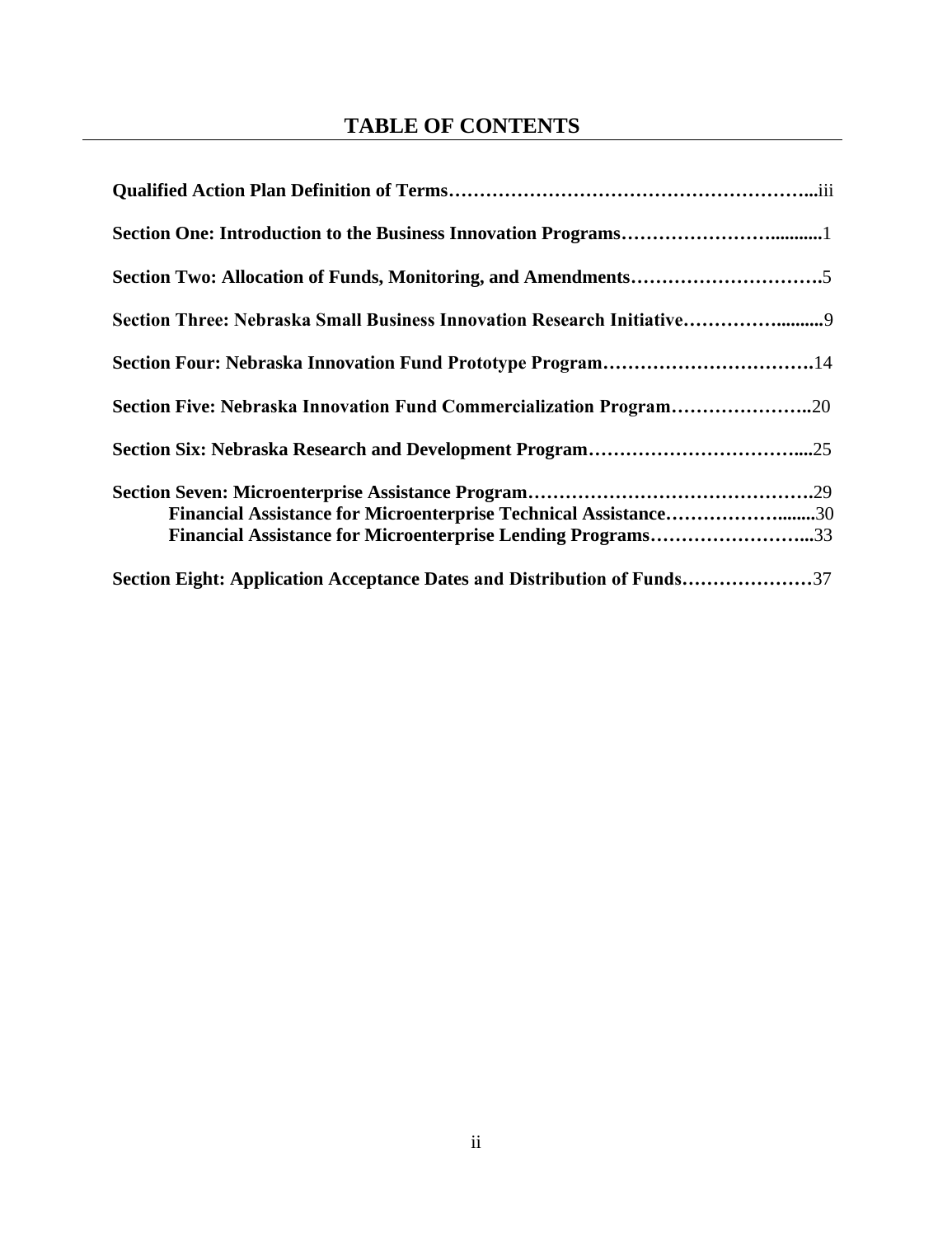#### **BUSINESS INNOVATIN PROGRAMS QUALIFIED ACTION PLAN DEFINITION OF TERMS**

**Microenterprise –** a for-profit business entity with not more than ten full-time equivalent employees.

**Nonmetropolitan areas** – counties with fewer than one hundred thousand inhabitants according to the most recent federal decennial census.

**Prototype** – an original model on which something is patterned by a resident of Nebraska or a company located in Nebraska.

**Value-added Agriculture –** increasing the net worth of food or nonfood agricultural products by processing, alternative production and handling methods, collective marketing, or other innovative practices.

**Small business innovation** – the provision of technical resources to locally owned and operated Nebraska-based growth businesses to foster development, growth, and high wage job creation.

**Bioscience –related businesses –** a for profit business entity in the bioscience sector of Nebraska's rural and urban economies engaged in innovation in biofuels, biosensors, and biotechnology as it relates to animals, equipment, humans, industry, research, medical and health information, medical and health products, medical and health services, medical diagnostics, medical therapeutics, and pharmaceuticals.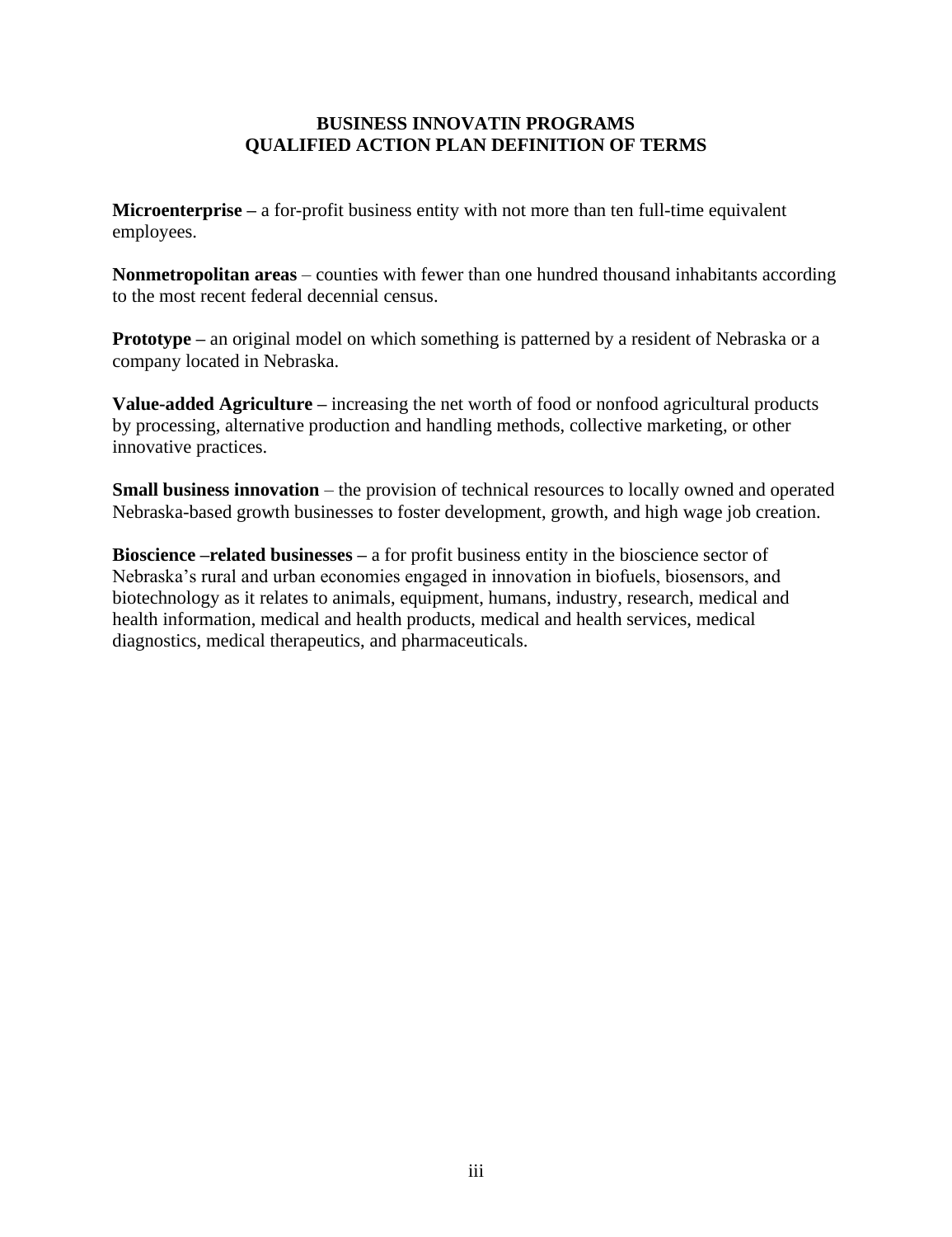#### **SECTION ONE: INTRODUCTION TO THE BUSINESS INNOVATION PROGRAMS**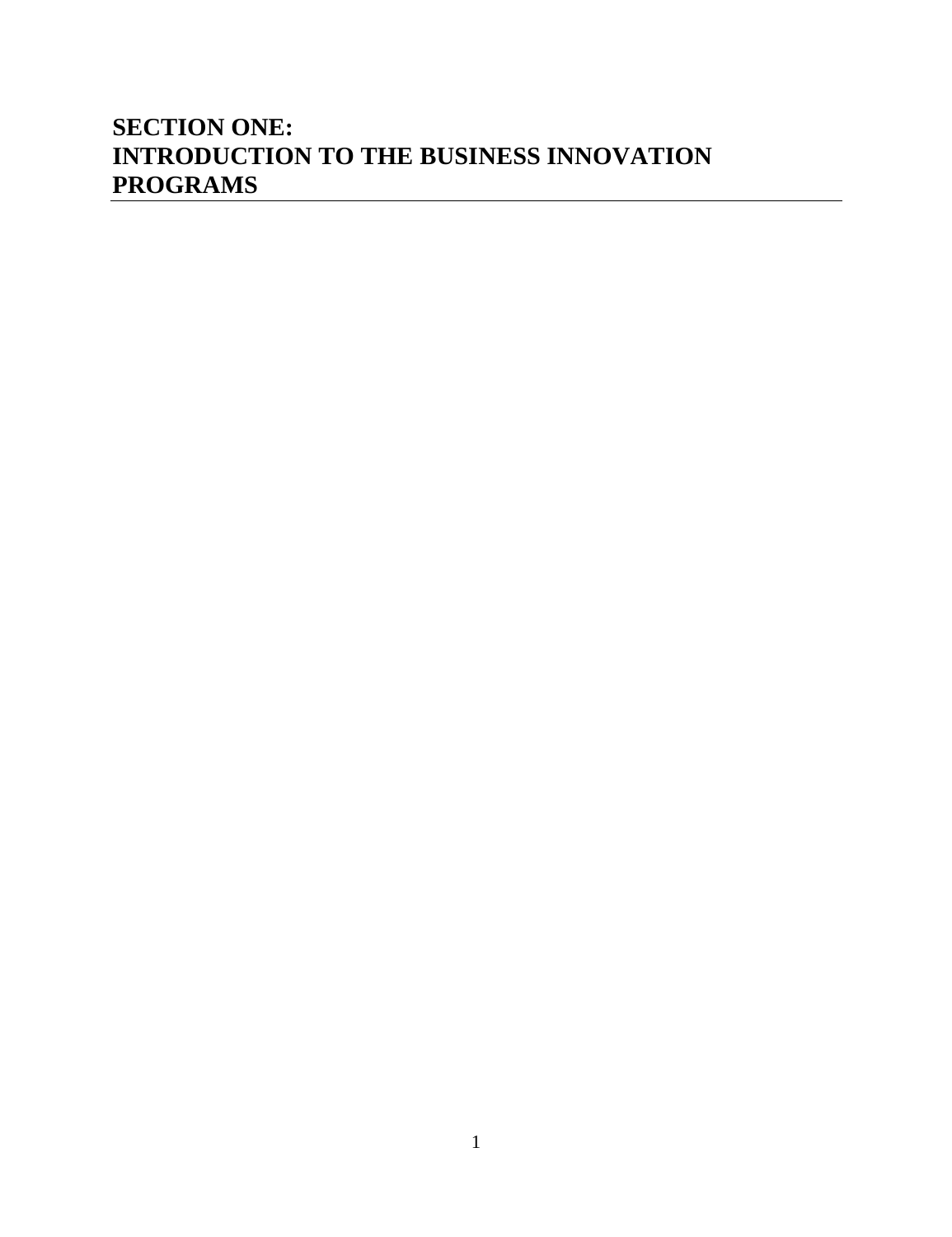#### **EXECUTIVE SUMMARY**

The Business Innovation Act was introduced under LB 387 by the Nebraska State Legislature in January of 2011 at the request of Governor Dave Heineman. LB 387 was also part of Governor Heineman's proposed Talent and Innovation Initiative. LB 387, which was operative October 3, 2011 has been codified in the Nebraska Revised Statutes at §§81-12,152 - 81-12,167. LB 641, which amended the Business Innovation Act, was approved by Governor Ricketts on May 27, 2017. Most recently, LB 380 which increased funding for the Business Innovation Act over the 2021-2022 and 2022-2023 biennium budget, was approved by Governor Ricketts on April 26, 2021.

The purpose of the Business Innovation Act, as stated in Neb. Rev. Stat. §81-12,154, is to "encourage and support the transfer of Nebraska-based technology and innovation in rural and urban areas of Nebraska in order to create high growth, high technological companies, small businesses, and microenterprises and to enhance creation of wealth and quality jobs". As required by the Business Innovation Act, the Department must develop a Qualified Action Plan for submission and approval by the Governor. The Qualified Action Plan for the Business Innovation Programs is the Department's effort at meeting this requirement. The Qualified Action Plan sets forth the activities eligible for assistance under the Business Innovation Act. These activities have been selected by the Department to further priorities which are appropriate to local conditions and the state's economy. The Department is placing an emphasis on the state's need for innovation development, increases in jobs and investment, the leveraging of funds, and industry support and participation. The activities eligible for assistance through programs implemented under the Business Innovation Act are detailed in this Qualified Action Plan.

# **PURPOSE OF THE QUALIFIED ACTION PLAN**

As previously explained, the Qualified Action Plan sets forth the activities eligible for assistance under the Business Innovation Act. The Department is placing an emphasis on the state's need for innovation development, increases in jobs and investment, the leveraging of funds, and industry support and participation. These priorities were considered in the development of criteria to be used in the selection of projects to be funded through the Business Innovation Act. Where appropriate, the criteria utilized in the selection of projects are included in the Qualified Action Plan. The state and local economic priorities are discussed in more detail in the following section.

The Department is required through the Business Innovation Act (Neb. Rev. Stat. §81-12,155) to develop a Qualified Action Plan. The statutory section requires the Department to prepare a qualified action plan and provide it to the Economic Development Commission for review. The Economic Development Commission is then to submit the qualified action plan to the Governor for approval.

LB 78 (2013) eliminated the provisions of the Nebraska statutes which authorized the Economic Development Commission. In response to this statutory change, the Qualified Action Plan will be submitted to the Director of the Department of Economic Development for review and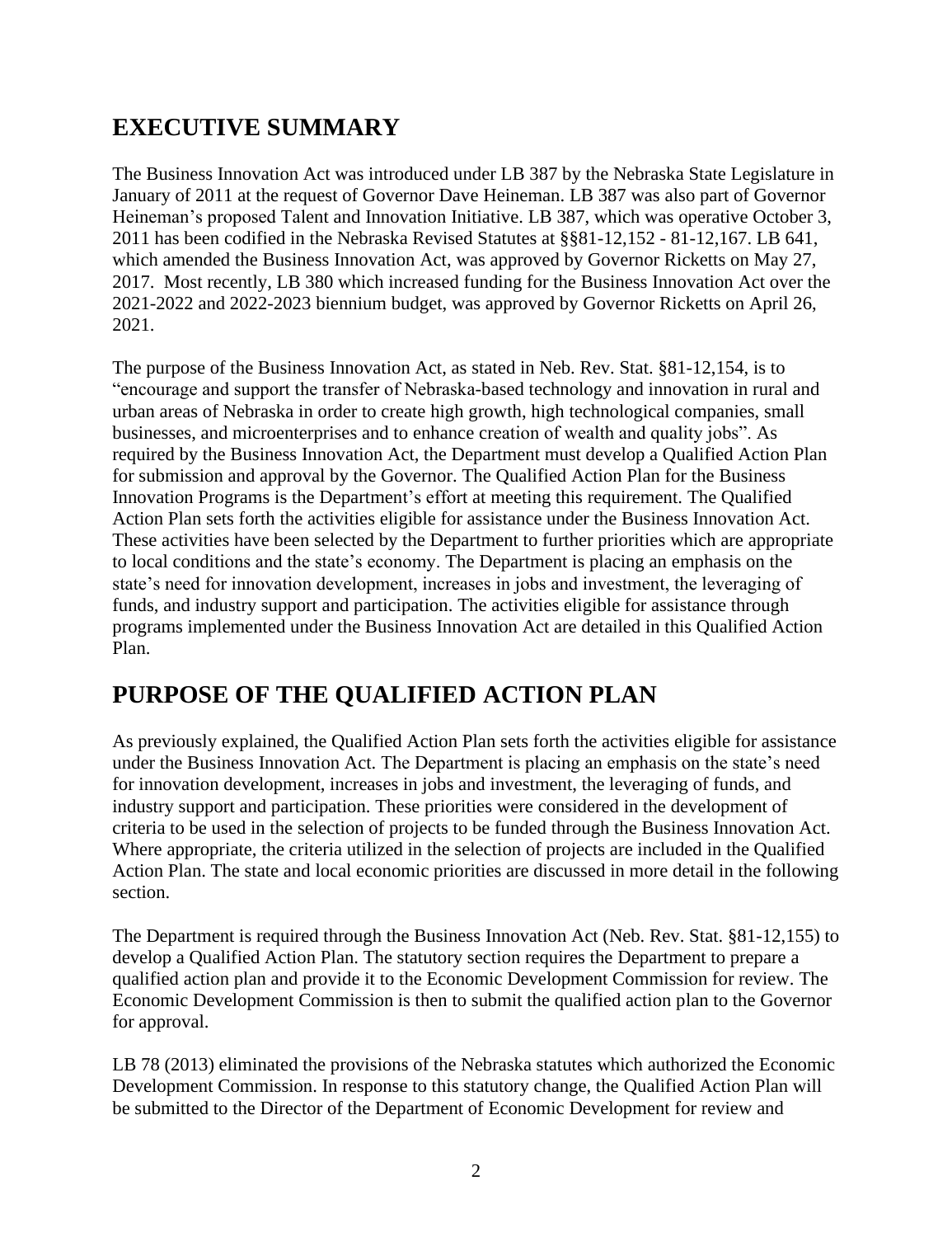approval. The Director is then to submit the qualified actin plan to the Governor for final approval.

# **STATE AND LOCAL ECONOMIC PRIORITIES**

As part of the Qualified Action Plan, the Department of Economic Development has been directed to select priorities which are appropriate to local conditions and the state's economy. The Department is placing an emphasis on the state's need for innovation development, increases in jobs and investment, the leveraging of funds, and industry support and participation. In determining priorities, the Department has looked to numerous state resources including the Competitive Advantage Assessment and Strategy for Nebraska, which was prepared by Battelle Technology Partnership Practice available at:

[http://opportunity.nebraska.gov/files/businessdevelopment/battelle/Main\\_Report\\_NE\\_Competiti](http://opportunity.nebraska.gov/files/businessdevelopment/battelle/Main_Report_NE_CompetitiveAdvantageAssessment_v8a.pdf) [veAdvantageAssessment\\_v8a.pdf](http://opportunity.nebraska.gov/files/businessdevelopment/battelle/Main_Report_NE_CompetitiveAdvantageAssessment_v8a.pdf) ; and the assessment of Nebraska's innovation ecosystem prepared by SRI International available at: [https://opportunity.nebraska.gov/wp](https://opportunity.nebraska.gov/wp-content/uploads/2019/03/Supporting_Innovation_Led_Growth_in_Nebraska.pdf)[content/uploads/2019/03/Supporting\\_Innovation\\_Led\\_Growth\\_in\\_Nebraska.pdf](https://opportunity.nebraska.gov/wp-content/uploads/2019/03/Supporting_Innovation_Led_Growth_in_Nebraska.pdf).

# **ADMINISTRATION OF THE BUSINESS INNOVATION ACT**

As authorized by the Business Innovation Act, the Department intends to contract with a Nebraska-based nonprofit entity for the purposes of carrying out some of the provisions of the Act. In particular, the Department intends to contract with a Nebraska-based nonprofit entity for the purposes of carrying out portions of the Nebraska Innovation Fund Program described in Section Five of the Qualified Action Plan. The Nebraska-based nonprofit entity will aid the Department in carrying out a commercialization support program which will provide services to start-up, high growth, high technology businesses to assist them through the commercialization process.

# **BUSINESS FINANCING CONTINUUM**

The Business Financing Continuum, shown on page 4, illustrates the process of development of a business from an idea all the way to the growth and sustainability phase. The Department intends to utilize funding from the Business Innovation Act, to provide the appropriate type of assistance to businesses depending upon the stage of the continuum they are in at the time of application for assistance. This Business Financing Continuum helps demonstrate how funding sources available within the State of Nebraska can be used create a comprehensive and unified program that can best serve Nebraska's economic climate.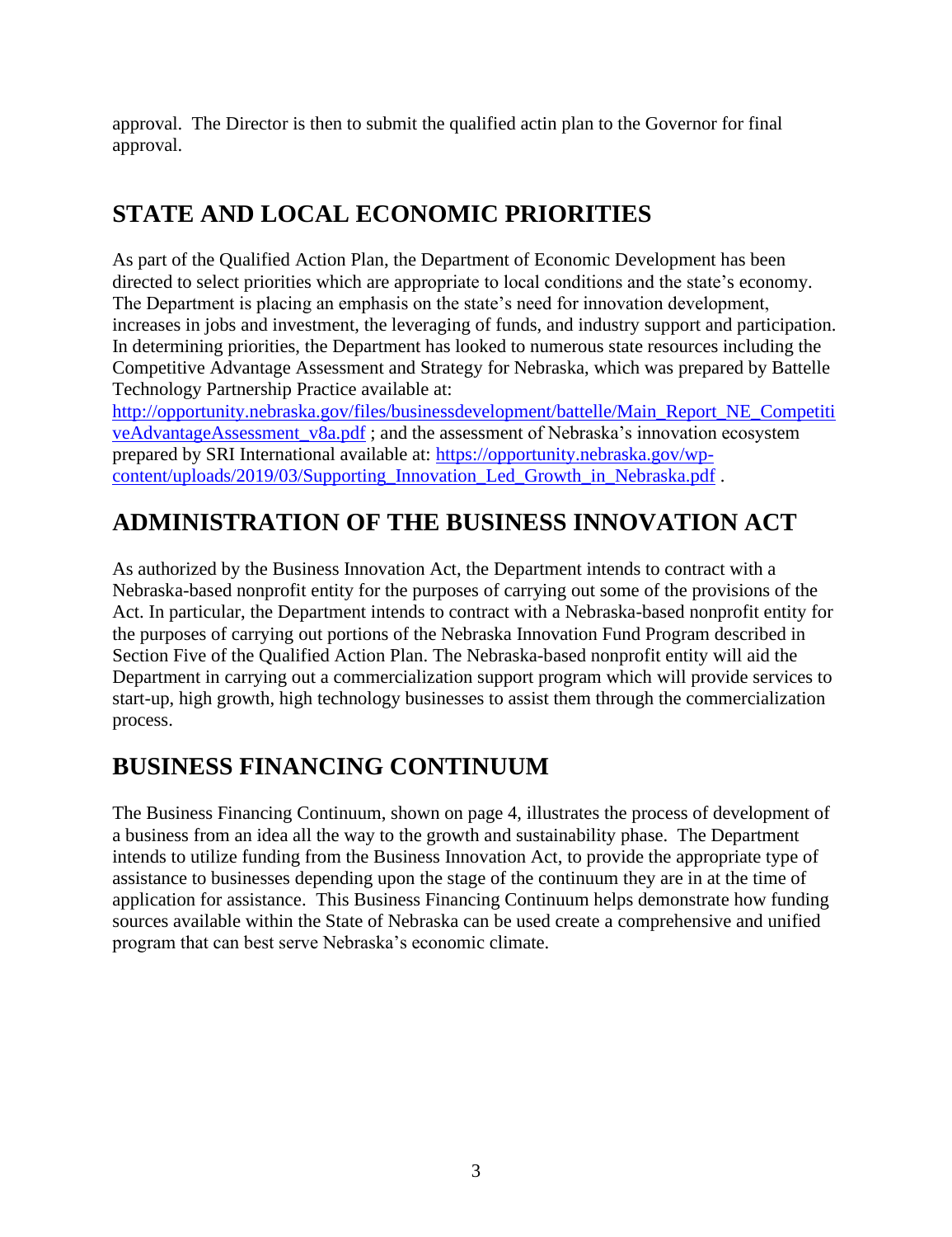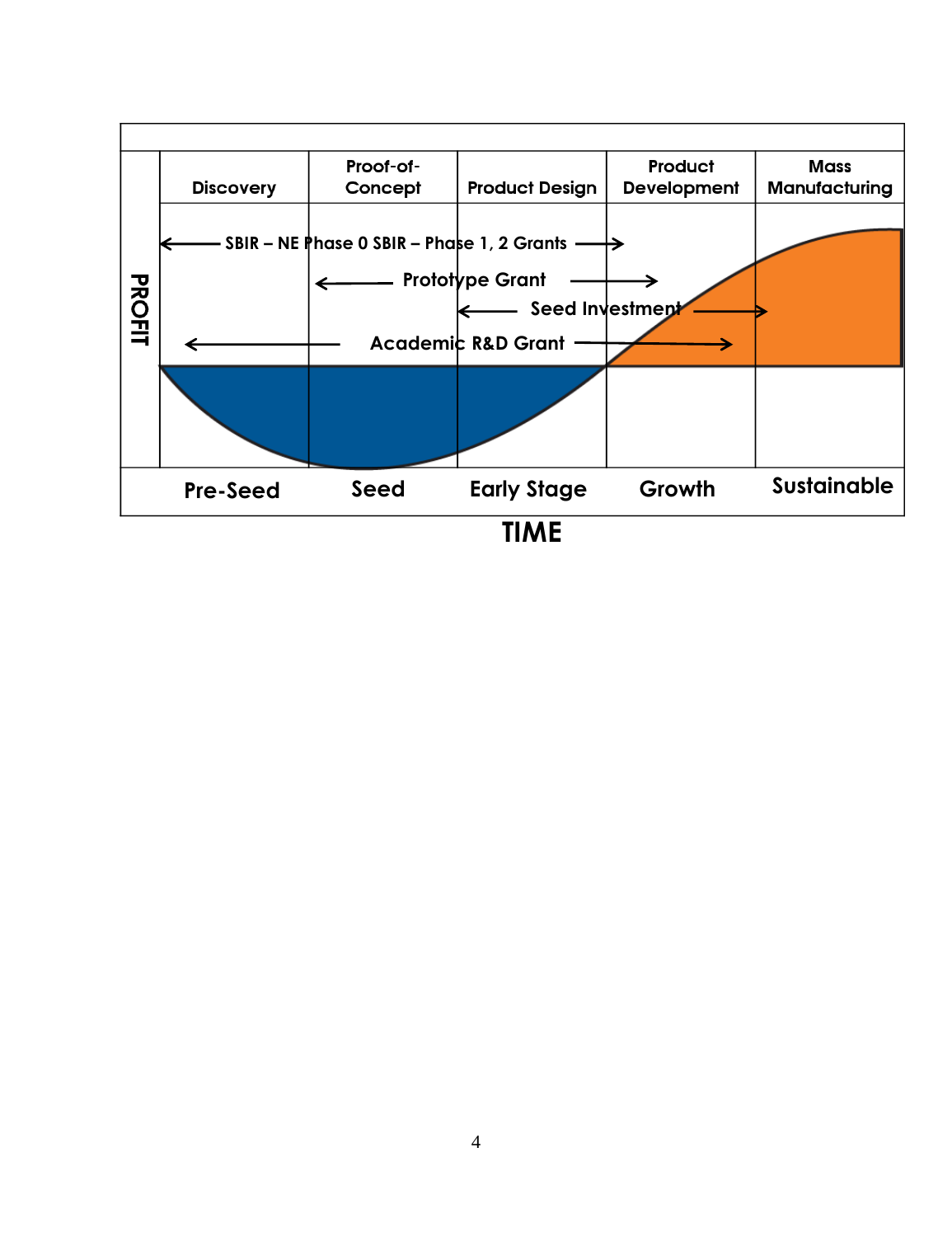#### **SECTION TWO: ALLOCATION OF FUNDS, MONITORING STANDARDS, AND AMENDMENTS**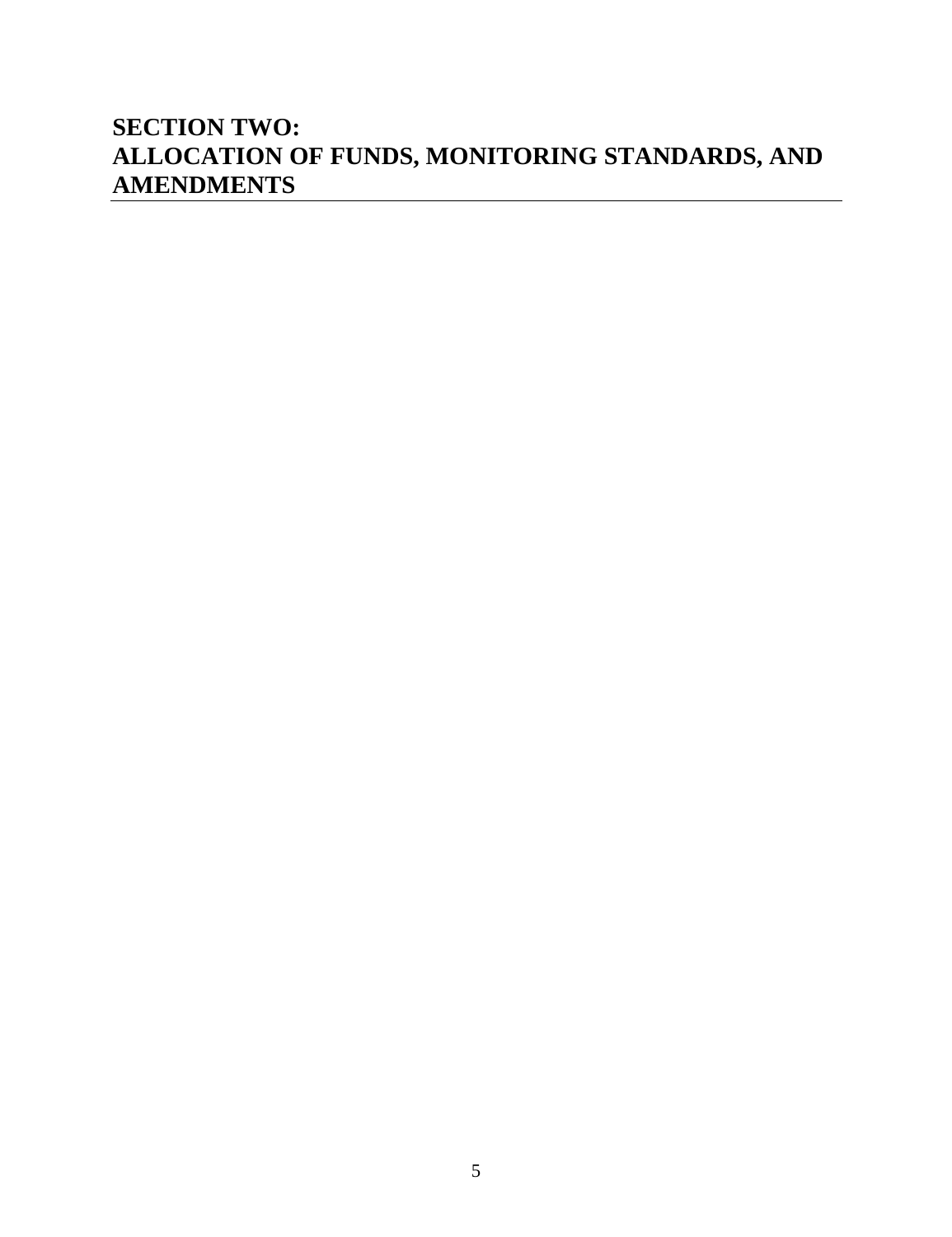#### **ALLOCATION OF FUNDS**

The Business Innovation Act authorizes the distribution of \$22 million in funding per year for FY 2020 and FY 2021. Each year, the Department may award up to \$2 million for grants through the Microenterprise Assistance Program. The Department may award up to \$4 million per year for grants or financial assistance through each of the following programs:

- Nebraska Small Business Innovation Research/Small Business Technology Transfer Program
- Nebraska Innovation Fund Prototype Program
- Nebraska Innovation Fund Seed Investment Program
- Nebraska Innovation Fund Research and Development Program
- Nebraska Innovation Fund Value-added Agriculture Program

However, the legislature appropriated \$13,770,352 in funding for FY 2022 and \$14,770,352 in funding for FY 2023 for the Business Innovation Act therefore, the Department reserves the right to award less than \$4 million per year for each of the aforementioned programs subject to department budget and available funds. The Department also reserves the right to redistribute funding between programs funded through the Business Innovation Act so long as the Department does not exceed the maximum amounts authorized by statute. Up to five percent (5%) of the annual Business Innovation Act appropriation can be used by the Department for the purposes of carrying out any or all of the provisions of the Business Innovation Act. Some of the funds allocated for administration may be distributed to a Nebraska-based nonprofit organization selected by the Department to administer various parts of the Business Innovation Act.

| Table 1                              | <b>Business Innovation Act</b>       |
|--------------------------------------|--------------------------------------|
| <b>Distribution</b><br><b>Amount</b> | \$28,540,704                         |
| <b>State</b><br>Administration       | $$1,427,035$ <sup>1</sup><br>$(5\%)$ |
| <b>Total Allocation</b>              | \$27,113,669                         |

# **FY 2022 - FY 2023 Allocation**

1Funds allocated for administration may be reallocated to project activities at the discretion of the Department.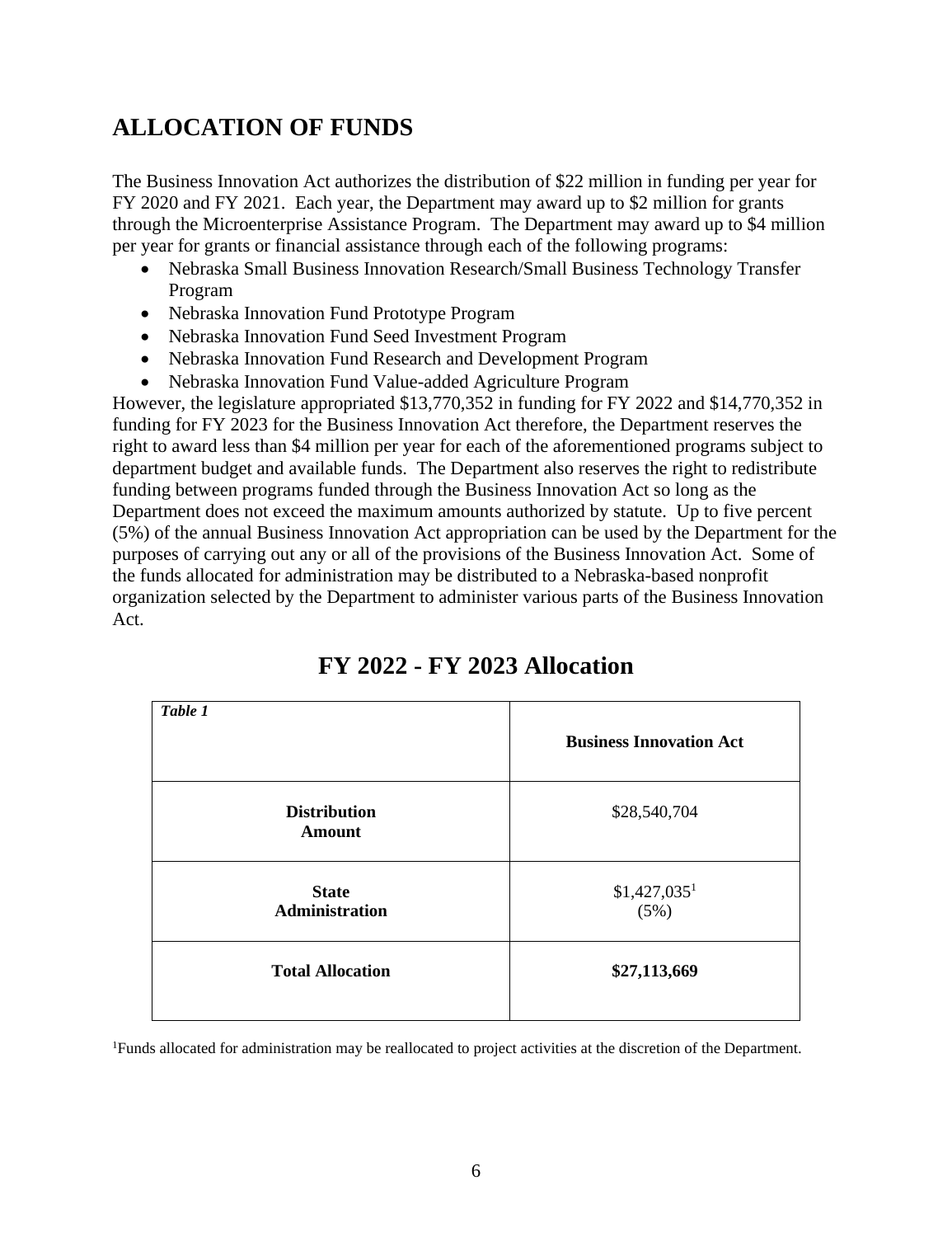In addition to the Business Innovation Act allocation, the legislature passed LB 641 in 2017 creating the Bioscience Innovation Cash Fund. The fund shall be administered by the department to provide financial assistance to bioscience-related businesses applying for financial assistance under the Business Innovation Act. Effective October 1, 2017 the State Treasurer shall credit to the fund such money received by the department as repayments of loans from the Nebraska Progress Loan Fund. Money in the fund shall be expended by the department for the purpose of carrying out the Bioscience Innovation Program. Up to five percent (5%) of the fund may be used by the department for administrative expenses. The fund shall terminate on exhaustion of its funds following receipt of the final loan repayment from the Nebraska Progress Loan Fund.

#### **Monitoring Standards and Procedures**

The Department of Economic Development will implement monitoring standards and procedures to ensure that all statutory and regulatory requirements are being met for activities funded through the Business Innovation Act.

The Department plans to use a combination of both off-site, or "desk" monitoring and on-site monitoring. The Department will regularly review projects to verify that they are proceeding in the manner set forth in the agreement between the grantee and the Department, and in accordance with applicable laws and regulations. The Department will also ensure that any nonprofit entities used to aid in the administration of the programs carried out under the Qualified Action Plan establish and implement monitoring standards and procedures as well.

#### **Amendments to the Qualified Action Plan**

The Department of Economic Development reserves the right to make changes to the Business Innovation Programs Qualified Action Plan at the Department's discretion. In particular, the Department reserves the right to redistribute funding between activities funded through the Business Innovation Act so long as the Department does not exceed the maximum amounts authorized by statute.

If the Department determines that it is necessary to amend the Qualified Action Plan, the proposed amendment will be submitted to the Director of the Department of Economic Development for review and approval. If approved by the Director, the proposed amendment will be made available on the Department's website at<http://opportunity.nebraska.gov/> for a fourteen (14) day public review and comment period. At the end of the fourteen (14) days, the Department will consider any public input provided, and then the Director will issue final approval on the amendment. The Qualified Action Plan, including any amendments, will be made available on the Department's website at opportunity.nebraska.gov.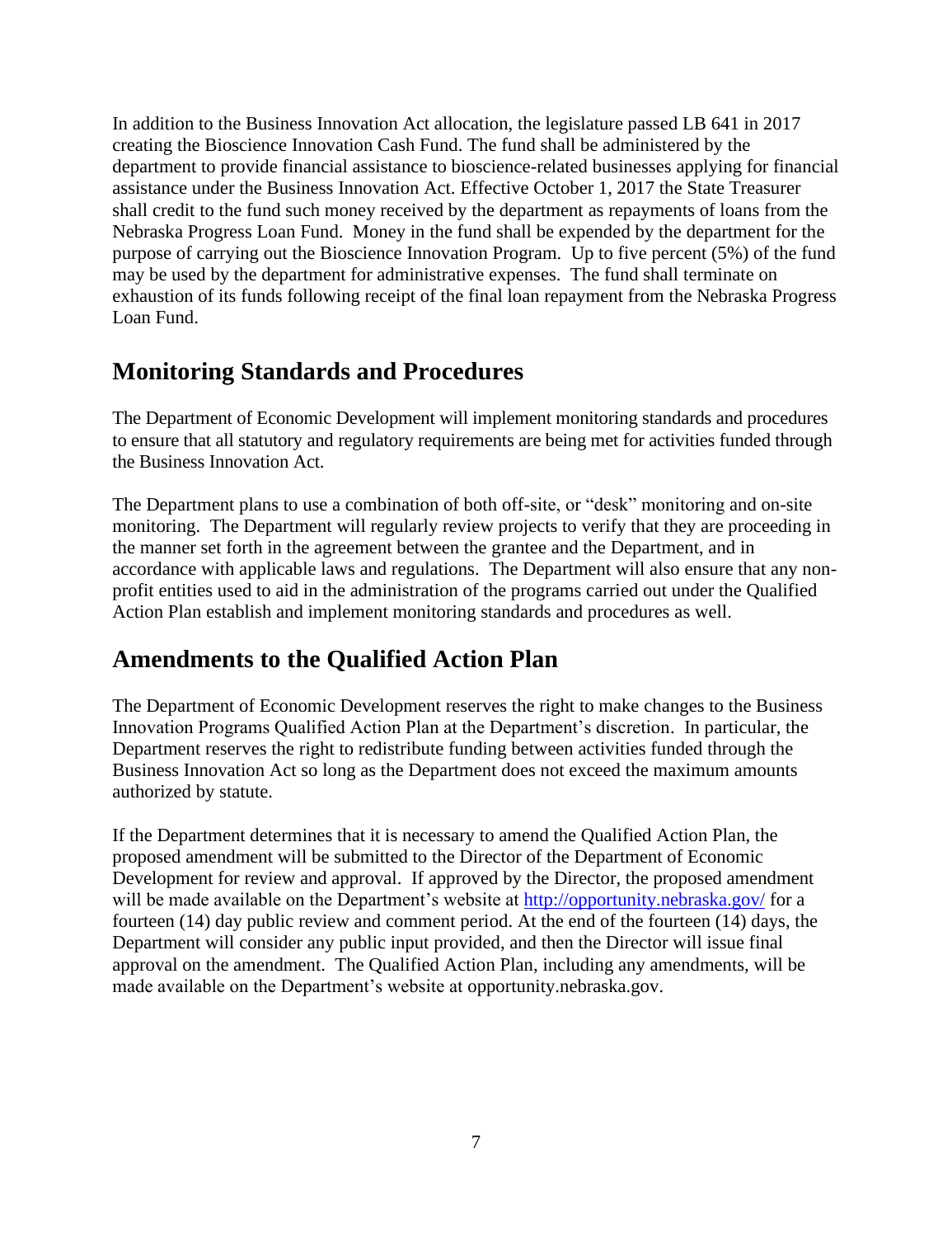#### **SECTION THREE: NEBRASKA SMALL BUSINESS INNOVATION RESEARCH/SMALL BUSINESS TECHNOLOGY TRANSFER INITIATIVE**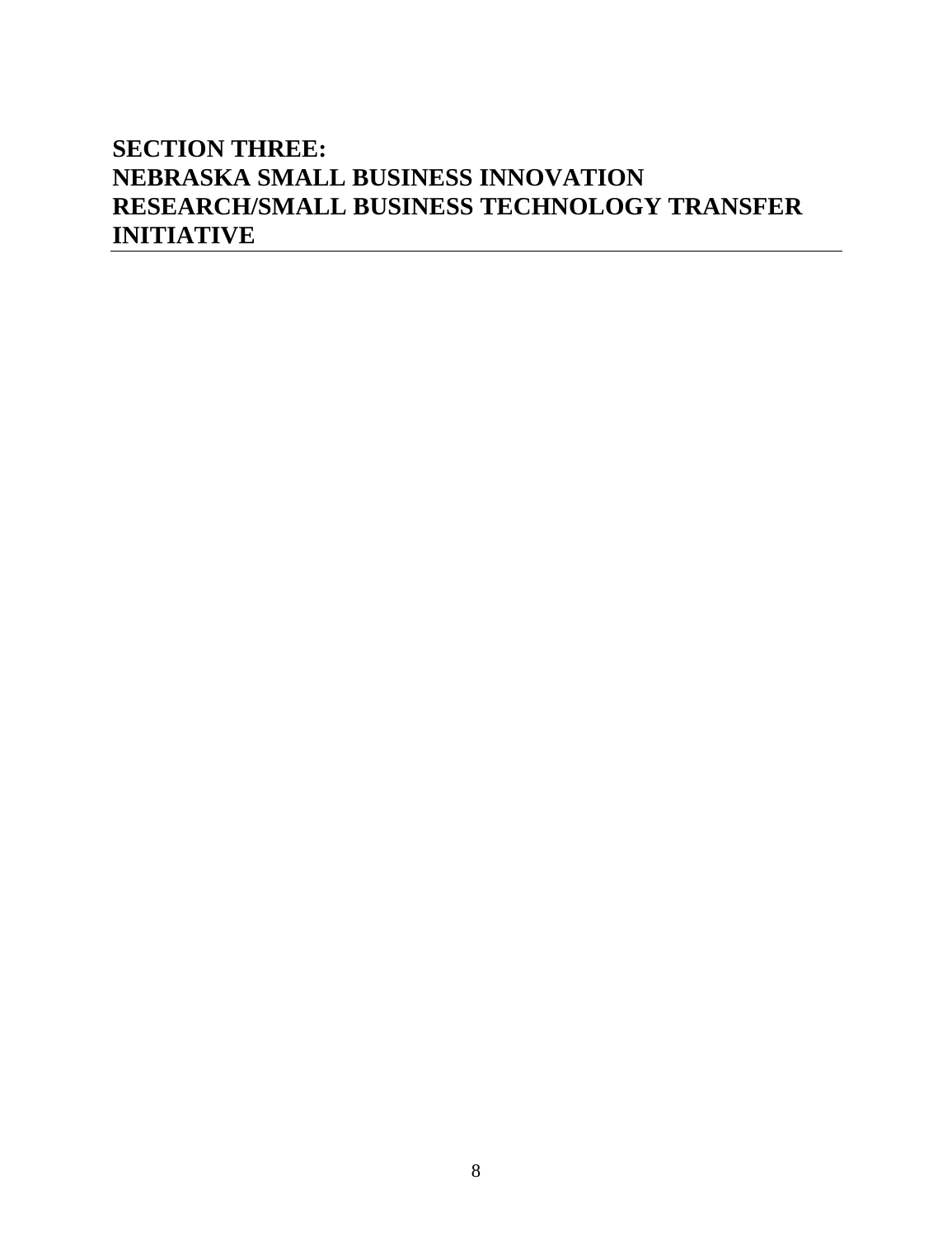#### **PROGRAM SUMMARY**

The Nebraska Small Business Innovation Research/Small Business Technology Transfer (SBIR/STTR) Initiative establishes a program to provide financial assistance to small businesses with a principal place of business in Nebraska to support applications to the federal Small Business Innovation Research/Small Business Technology Transfer program (Phase 0) and for the matching of successful federal Small Business Innovation Research/Small Business Technology Transfer program applications (Phase 1 and 2) by the State of Nebraska.

The federal Small Business Innovation Research/Small Business Technology Transfer program provides funding competitions in two phases that are relevant to the Nebraska SBIR/STTR Initiative. Phase 1- to conduct feasibility research; and Phase 2-to expand and develop Phase 1 results and develop commercially viable innovations. The federal SBIR/STTR program is administered by 11 federal agencies. Applicants for federal SBIR/STTR program funding compete by submitting proposals in response to solicitations issued by the participating federal agencies.

Innovation in Bioscience includes Phase 1- feasibility research; and Phase 2-expansion and development of Phase 1 results that develop commercially viable innovations, thus the Bioscience Innovation Program is included in the Nebraska SBIR/STTR Phase 1 and Phase 2 matching program. Innovative projects in biofuels, biosensors, and biotechnology as it relates to animals, equipment, humans, industry, research, medical and health services, medical diagnostics, medical therapeutics, and pharmaceuticals are included as eligible applicants for the Bioscience Innovation Program under the Nebraska Innovation Fund.

Small businesses apply for funding under the Nebraska SBIR/STTR Initiative by submitting an application to the Nebraska Department of Economic Development application portal at: [https://opportunity.nebraska.gov/bia.](https://opportunity.nebraska.gov/bia)

#### **OBJECTIVES**

- 1. Stimulate private investment in Nebraska-based high growth companies;
- 2. Accelerate knowledge transfer and technological innovation, improve economic competitiveness, and spur economic growth in Nebraska-based companies;
- 3. Support feasibility, concept development, and commercialization activities that have clear potential to lead to scalable commercially successful products, processes, or services within a reasonable period of time;
- 4. Stimulate growth-oriented enterprises within Nebraska;
- 5. Promote commercialization activities that are market-oriented; and
- 6. Support small businesses.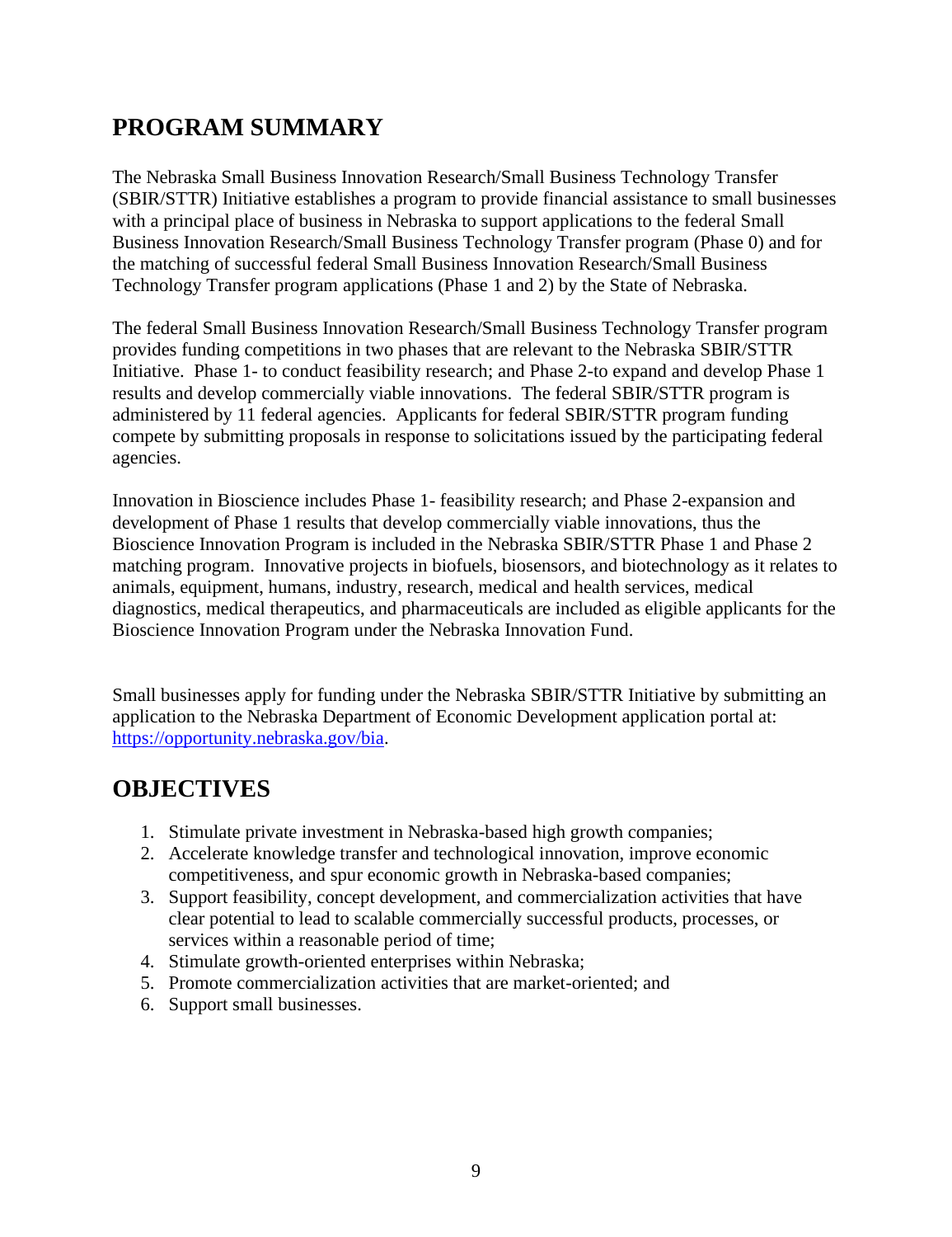# **GOALS**

- 1. To increase the number of applications for federal Phase 1 awards;
- 2. To increase the amount of federal research dollars received by Nebraska small businesses;
- 3. To increase the intensity of the research conducted under federal Phase 1 awards, making Nebraska small businesses more competitive in the competition for federal Phase 2 funds; and
- 4. To increase the opportunities for Phase 2 award winners to become commercially successful.

# **ELIGIBLE APPLICANTS & REQUIREMENTS**

Small businesses that qualify under the federal SBIR/STTR program for the purposes of submitting an application under the federal program are eligible to apply for funding through the Nebraska SBIR/STTR Initiative.

- **Phase 0 Program for assistance in submitting a federal SBIR/STTR application**
	- 1. Applicant must be a for-profit small business with its principal place of business in Nebraska;
	- 2. Applicant must submit a qualified SBIR/STTR Phase 1 proposal to a participating federal agency in response to a specific federal solicitation;
	- 3. Applicant must meet all federal SBIR/STTR program eligibility requirements that are applicable to the relevant federal solicitation;
	- 4. Applicant must not receive concurrent funding support from other sources that duplicates the purpose of the Nebraska Phase 0 initiative, without DED approval;
	- 5. Applications must be received by DED no later than 30 days before the closing date of the federal solicitation to which the applicant is applying. Any applications received by DED less than 30 days before the submission deadline in the federal solicitation will be returned without consideration;
	- 6. Applicant must conduct at least 51% of the activities described in the federal SBIR/STTR proposal in Nebraska, and must maintain significant Nebraska operations during the entire corresponding federal SBIR/STTR Phase 1 project, if awarded federal funding;
	- 7. Proposals resubmitted to a federal agency, for which the applicant has already received a DED Phase 0 award for the same project, are not eligible for an additional DED Phase 0 award; and
	- 8. Applicant must satisfy any other eligibility requirements established by DED.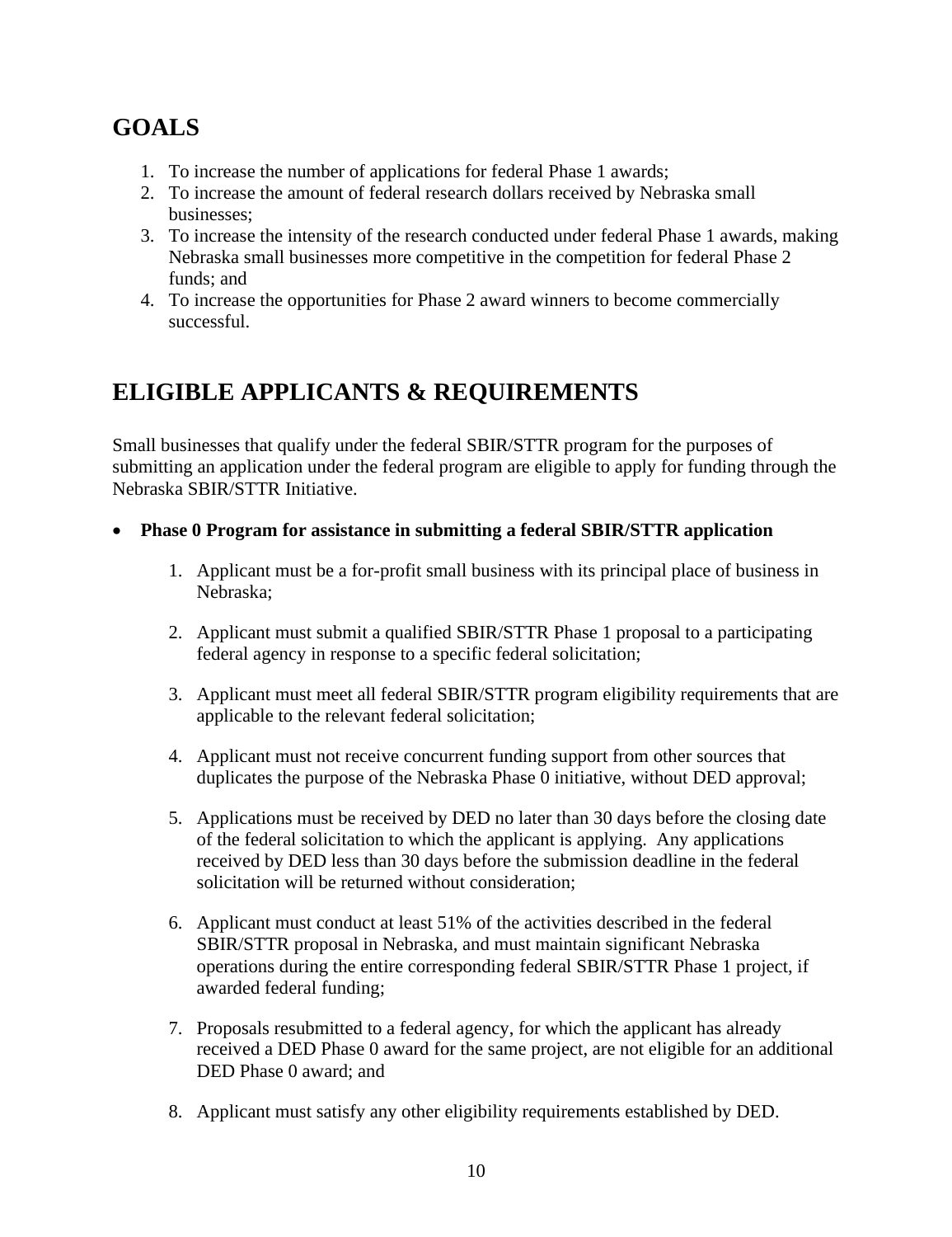#### • **Phase 1 and 2 Matching Program for successful federal SBIR/STTR applications**

- 1. Applicant must be a for-profit small business with its principal place of business in Nebraska;
- 2. Applicant must meet all federal SBIR/STTR Program eligibility requirements that are applicable to the relevant federal solicitation;
- 3. Applicant must perform at least 51% of the activities conducted under the Phase 1 research and subsequent Phase 2 effort (if awarded), in Nebraska; and
- 4. Applicant must maintain significant Nebraska business operations for the duration of the Phase 1 and Phase 2 performance periods.

#### Phase 1 Matching Applicants

- 1. Applicant must have received official notification of Phase 1 award by the federal SBIR/STTR agency during the DED application cycle; and
- 2. Applications for Phase 1 matching program funds must be received no later than 45 days after the date of notification of Phase 1 award by the federal SBIR/STTR agency. Any applications received by DED after 45 days from the award notification by the federal agency will be returned without consideration.

#### Phase 2 Matching Applicants

- 1. Applicant must have successfully completed their Phase 1 effort corresponding to the federal award and have submitted a final Phase 1 report to the granting federal SBIR/STTR program agency (and to DED, if requested by DED);
- 2. Applicant must have received notification of the successful completion of the Phase 1 effort from the participating federal SBIR/STTR program agency and must submit to DED proof that the federal SBIR/STTR Phase 2 proposal has been submitted to, and received by, the particular federal agency; and
- 3. Eligible costs may be incurred, award made, but DED matching funds are not made available until federal approval of Phase 2 grant.

#### **AMOUNT OF FUNDING AVAILABLE, GRANT LIMITATIONS AND MATCHING REQUIREMENTS**

DED may award up to \$4 million per year for grants through the Nebraska SBIR/STTR Program. DED reserves the right to award less than \$4 million per year subject to demand, department budget, and available funds. The Department also reserves the right to redistribute funding between programs funded through the Business Innovation Act so long as the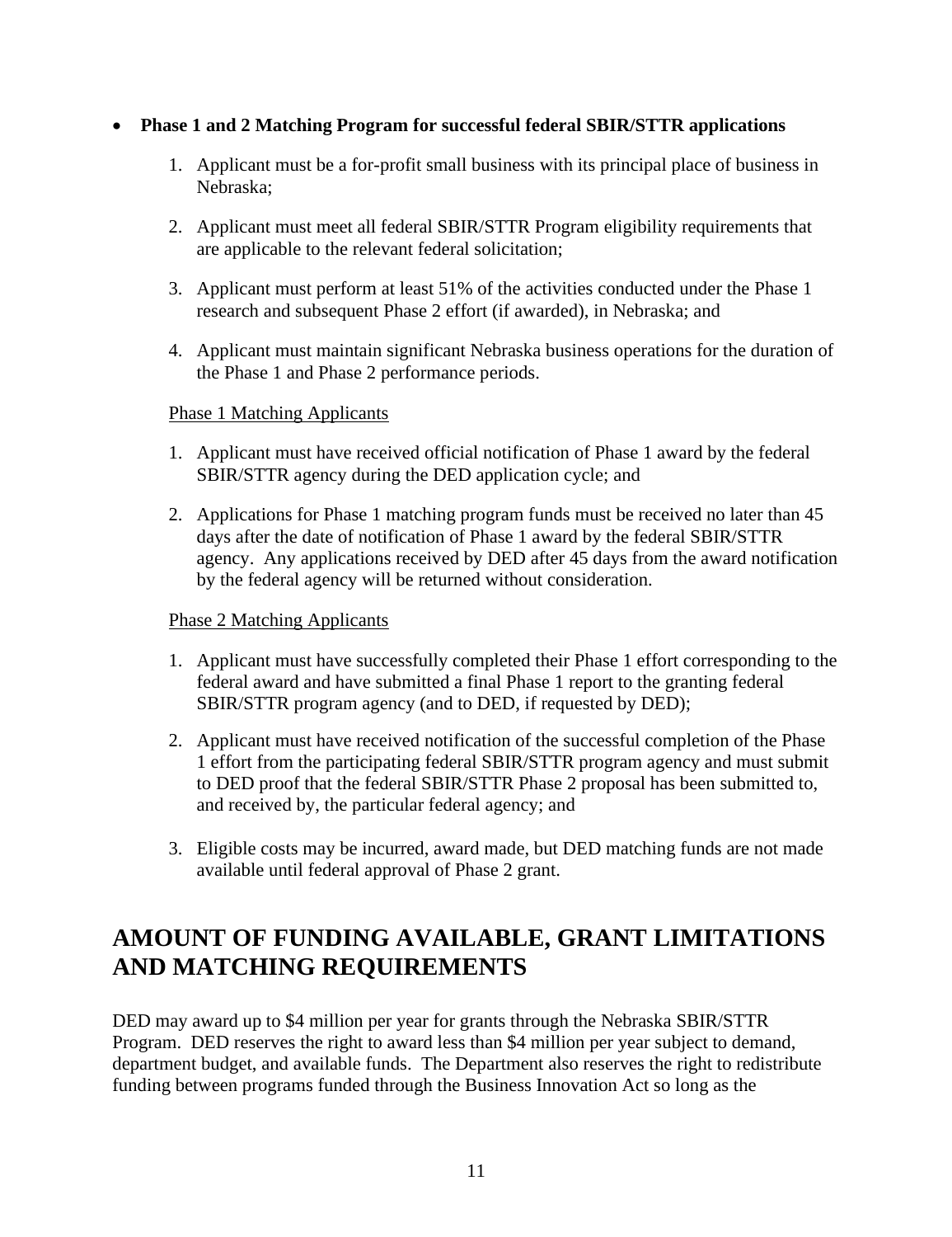Department meets minimum award amounts and does not exceed the maximum amounts authorized by statute.

Phase 0 grants will reimburse qualified applicants, up to \$5,000 per project, for costs incurred in preparing and submitting a federal Phase 1 proposal to a solicitation from a federal agency. Reimbursable costs include: proposal preparation consulting fees paid to others; typing/word processing services; project related supplies and postage; database search fees for project related literature search; rental space and/or equipment directly related to the preparation of the federal proposal; and salaries of individuals who were directly involved in preparation of the Phase 1 proposal.

Phase 1 and 2 matching grants will match federal SBIR/STTR awards and will not exceed \$100,000 or 65% of the federal SBIR/STTR grant, whichever is less. A bioscience business or enterprise receiving financial assistance under the Bioscience Innovation Program shall provide a match of 100% of the grant amount.

DED will not award funding to a business for more than one project every two years. Only the Federal SBIR/STTR funding is required to match the Nebraska SBIR/STTR Initiative.

#### **PROJECT SELECTION CRITERIA**

Evaluation criteria that may be considered in evaluation of applications under the Nebraska SBIR/STTR Initiative include, but are not limited to:

- 1. Scientific and technical merit and feasibility of the proposal; and
- 2. Potential for successful commercialization or federal contract of the new product or process.

# **APPLICATION TIMING AND PROCESS**

Applications will be accepted from July 1 through June 30 each fiscal year under this plan or until funds are exhausted for each fiscal year. Applicants must use the required forms provided and must fully comply with all requirements within the time period specified, in order to be eligible for an SBIR/STTR Phase 0, Phase 1 matching award and Phase 2 matching award. Applications that do not include ALL of the documents specified or that contain documents that have not been fully completed, will be considered incomplete and will be returned to the applicant without further review. At its discretion, DED may request supplemental materials from the applicant and such materials must be received within 15 days of the date of the request or the application may be returned to the applicant without further review.

#### **DED CONTACT PERSON**

For clarifications on the Nebraska SBIR/STTR Initiative, please direct your inquiries to:

Nisha Avey, Business Innovation Consultant Nebraska Department of Economic Development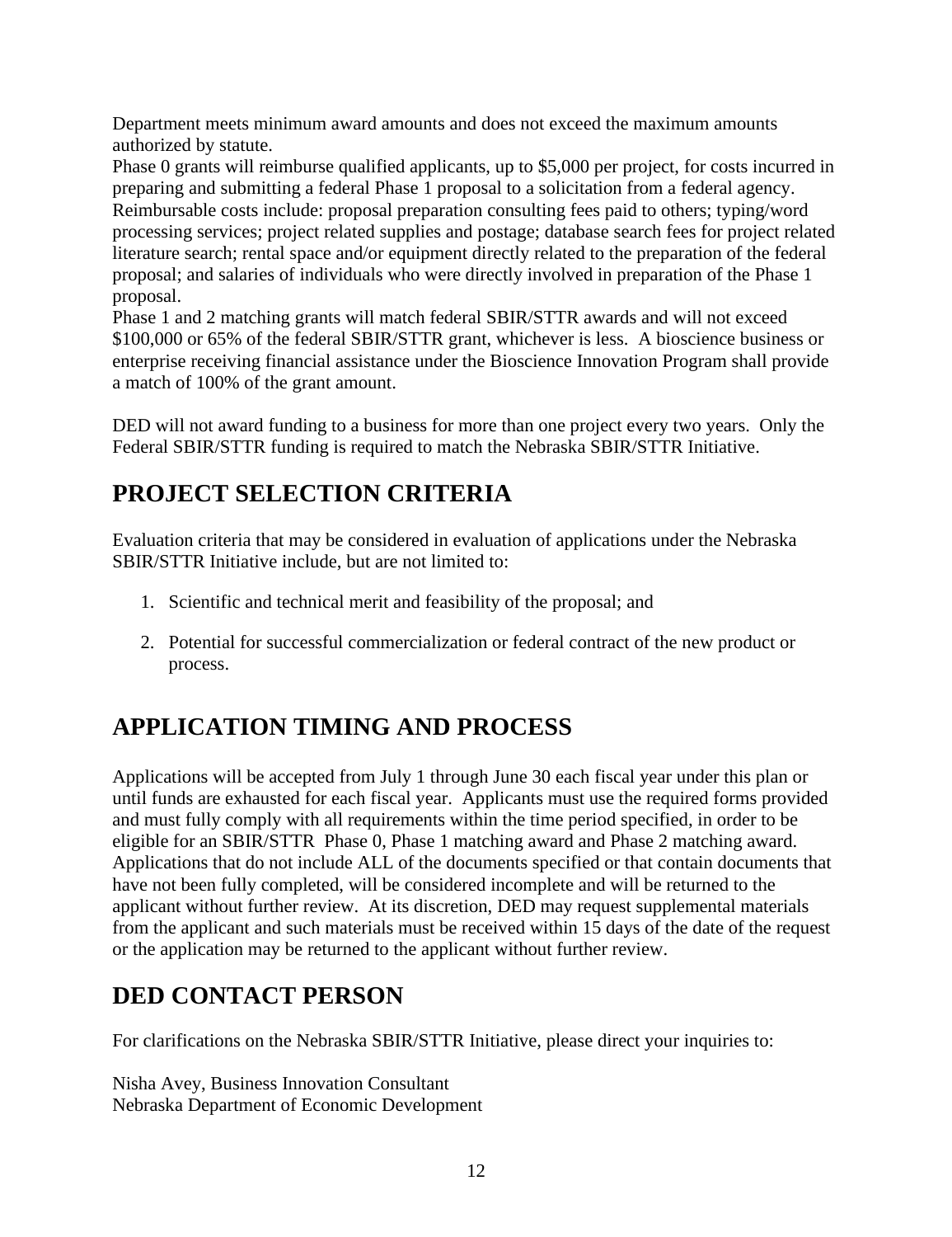301 Centennial Mall South, 4th Floor PO Box 94666 Lincoln, NE 68509-4666 Telephone: 402‐853-1391 E‐mail: [nisha.avey@nebraska.gov](mailto:nisha.avey@nebraska.gov) Website:<http://opportunity.nebraska.gov/>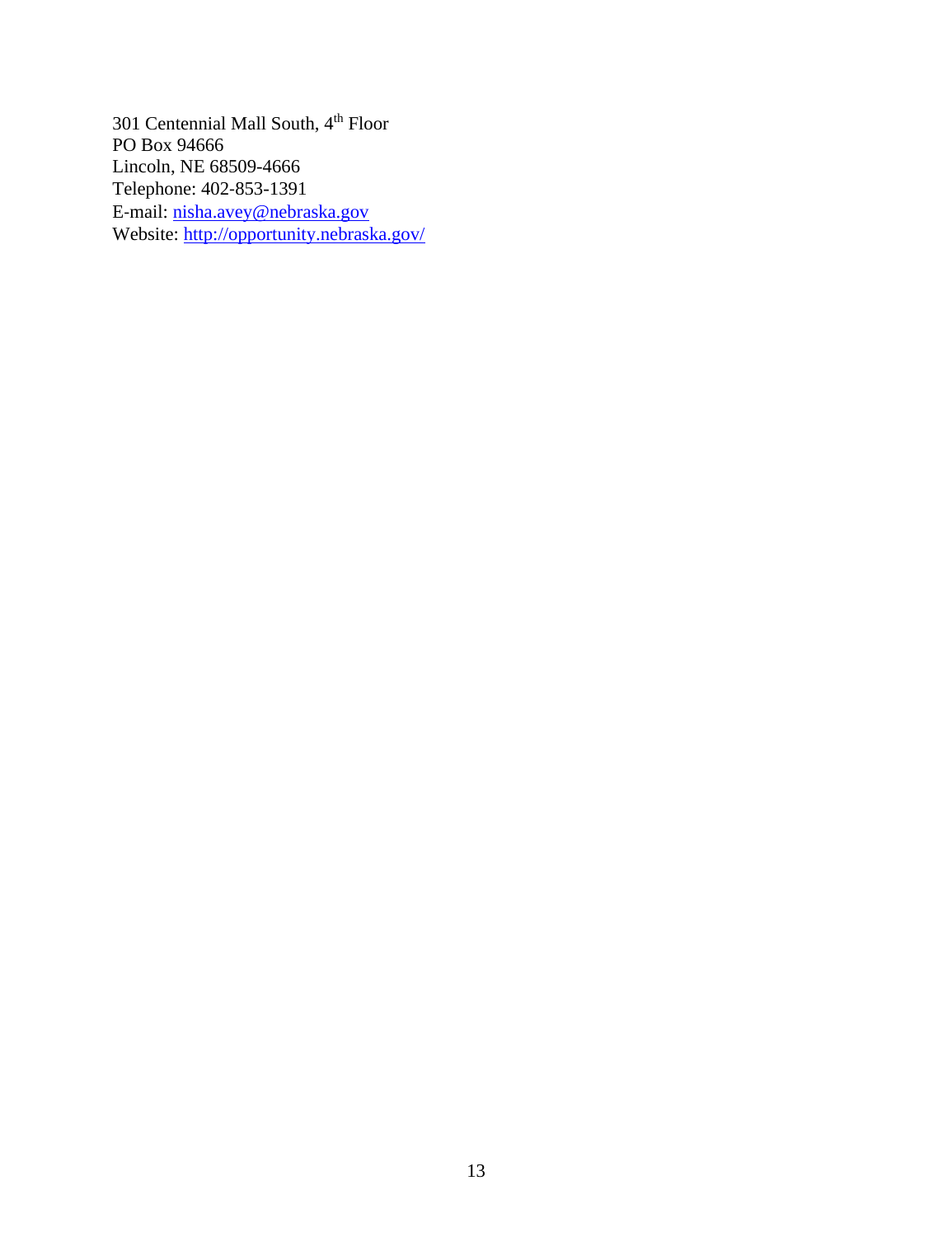#### **SECTION FOUR: NEBRASKA INNOVATION FUND PROTOTYPE PROGRAM**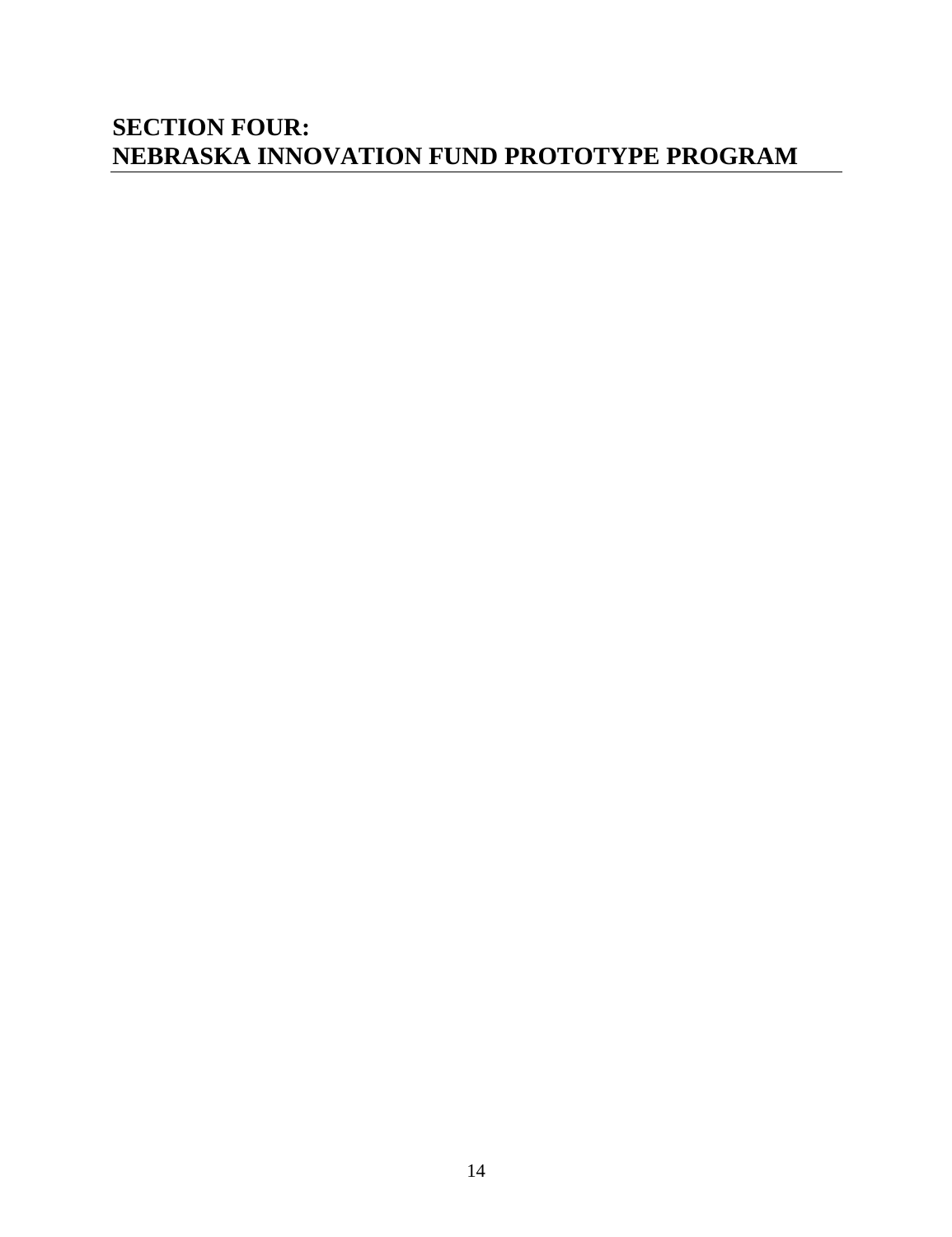# **PROGRAM SUMMARY**

The Nebraska Innovation Fund (NIF) establishes a Prototype Program to provide financial assistance to individuals and businesses operating in Nebraska to support proof of concept activities and commercialization of a product or process.

Innovation in value-added agriculture includes proof of concept and commercialization processes. Therefore, value-added agriculture is included in the Nebraska Innovation Fund Prototype Program. Agricultural cooperatives, farming and ranching operations are included as eligible applicants for value-added agriculture projects in the Nebraska Innovation Fund Prototype Program.

Innovation in Bioscience also includes proof of concept and commercialization processes, thus the Bioscience Innovation Program is included in the Nebraska Innovation Fund Prototype Program. Innovative projects in biofuels, biosensors, and biotechnology as it relates to animals, equipment, humans, industry, research, medical and health services, medical diagnostics, medical therapeutics, and pharmaceuticals are included as eligible applicants for the Bioscience Innovation Program under the Nebraska Innovation Fund.

In order to apply for funding through the NIF Prototype Program, applicants must apply to the Department of Economic Development (DED) using the online application portal specified on the program webpage at [https://opportunity.nebraska.gov/bia.](https://opportunity.nebraska.gov/bia)

#### **OBJECTIVES AND GOALS**

- 1. Stimulate private investment in Nebraska-based high growth companies;
- 2. Accelerate knowledge transfer and technological innovation, improve economic competitiveness, and spur economic growth in Nebraska-based companies;
- 3. Support feasibility, concept development, and commercialization activities that have clear potential to lead to scalable, commercially successful products, processes, or services within a reasonable period of time;
- 4. Stimulate growth-oriented enterprises within Nebraska; and
- 5. Support small and medium-sized companies.

#### **ELIGIBLE APPLICANTS**

High growth, early-stage companies developing and commercializing a technology product, process, or service with potential to raise private capital are eligible applicants. They must also be: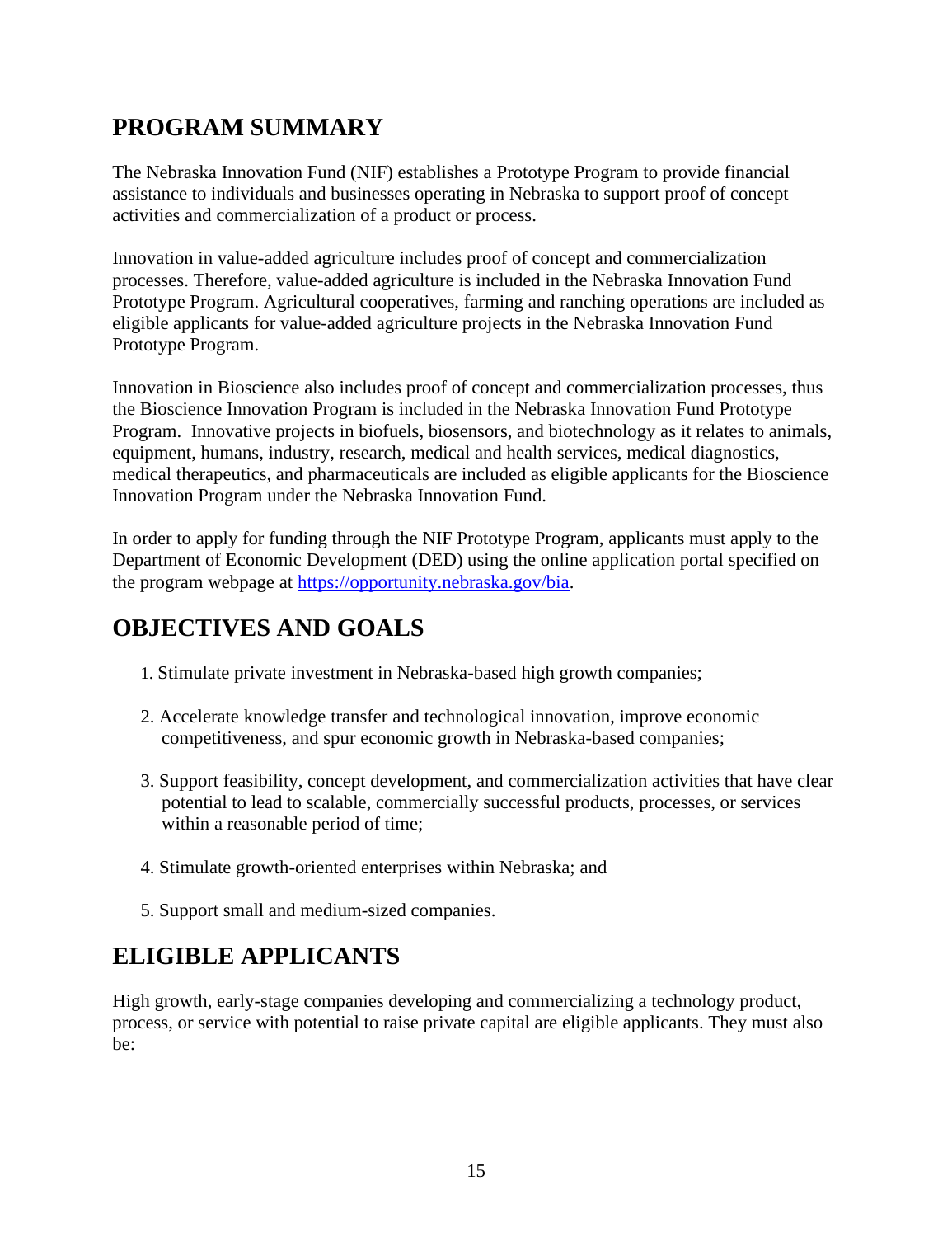- A corporation, limited liability company, partnership, registered limited partnership, sole proprietorship, business trust, or other eligible entity engaged in non-retail primary industries that are adding value to products or processes in Nebraska;
- with 500 or fewer employees; and that is
- operating within Nebraska.

#### **AMOUNT OF FUNDING AVAILABLE, GRANT LIMITATIONS AND MATCHING REQUIREMENTS**

DED may award up to \$4 million per year for grants through the Nebraska Innovation Fund Prototype Program. DED reserves the right to award less than \$4 million per year subject to demand, department budget, and available funds. The Department also reserves the right to redistribute funding between programs funded through the Business Innovation Act so long as the Department meets minimum award amounts and does not exceed the maximum amounts authorized by statute.

Prototype grants of up to \$150,000 per project can be awarded. Grant funds are to be used to assist with the creation of a prototype of a product stemming from research and development at a business operating in Nebraska or research at a public or private college or university in Nebraska. Applicants must provide a business plan that includes a proof-of-concept demonstration.

Applicants must provide matching funds equal to 50% of the grant amount. Eligible sources of match are funds from non-state sources, which include private foundations, federal or local government sources, quasi-governmental entities or commercial lending institutions, or any other funds whose source does not include funds appropriated by the Nebraska Legislature. A bioscience business or enterprise receiving financial assistance under the Bioscience Innovation Program shall provide a match of 100% of the amount of the grant amount. Value-added agriculture grants must provide matching funds equal to 25% of the grant amount. Funds must be expended within 24 months of awarding decision.

#### **PROJECT SELECTION CRITERIA**

Applicants must demonstrate that their proposed project has all of the following characteristics:

- 1. Significant promise of raising private investment;
- 2. Ability to produce a measurable result and be technologically sound;
- 3. Ability to lead to innovative technology or new knowledge;
- 4. Ability to lead to scalable, commercially successful products, processes, or services within a reasonable period of time; and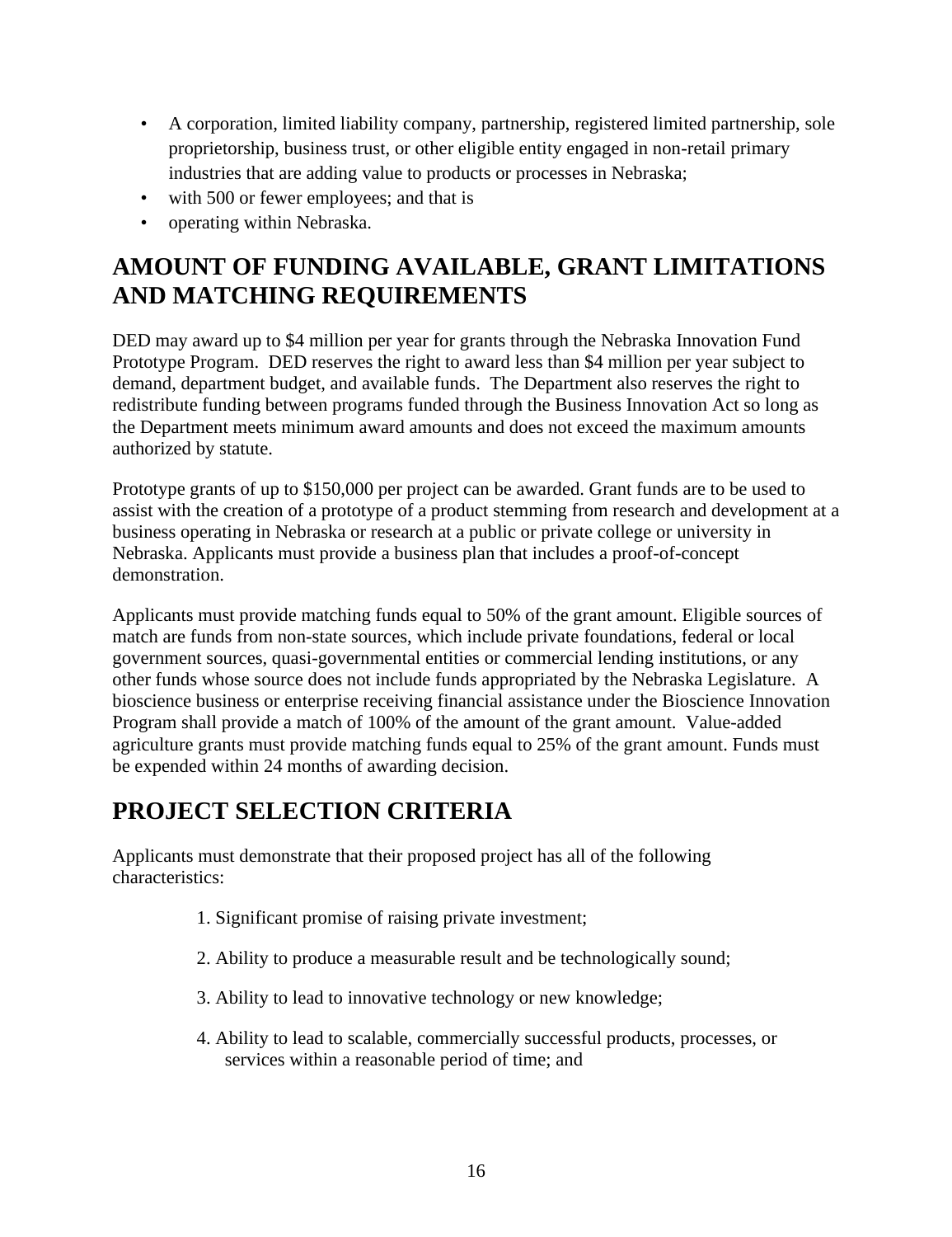5. Significant potential for stimulating innovation-driven economic growth and a reasonable probability to enhance employment opportunities within Nebraska.

For each application submitted, DED will perform an independent review, and at DED's discretion, DED may utilize the assistance of outside experts. In completing the review, DED may examine the following:

- 1. Whether there is a clear indication that the company has already sought private investment, or will be ready to seek private investment within the timeframe specified by the DED;
- 2. Whether there is evidence that the project is a platform technology and is scalable for high growth potential;
- 3. Whether there is verification that the applicant meets the eligibility requirements of the NIF program;
- 4. Whether there is a technology description and plan that is sufficient for external expert review;
- 5. Whether there is a detailed financial analysis that includes the commitment of resources by the applicant and others;
- 6. Whether there is sufficient detail concerning proposed project, type, and amount of work to be performed, and expected product, process, or service with estimated costs to be reflected in the negotiated contract or agreement; and
- 7. Whether there is a statement on the economic development potential of the project with sufficient supporting documentation.

Applicant companies must provide the following information as it relates to the proposed project (Not all information may be applicable to each application; such applicability will be determined by DED):

- $\Box$  Business Plan
	- o Executive Summary
	- o Description of management team, including experience, qualifications and capabilities, previous successes, and organizational chart
	- o Description of Advisory Board, including composition and members' backgrounds
	- o Description of the company, product and what differentiates the product from current solutions
	- o Market Analysis, including:
		- Description of the Market
		- Competitor Analysis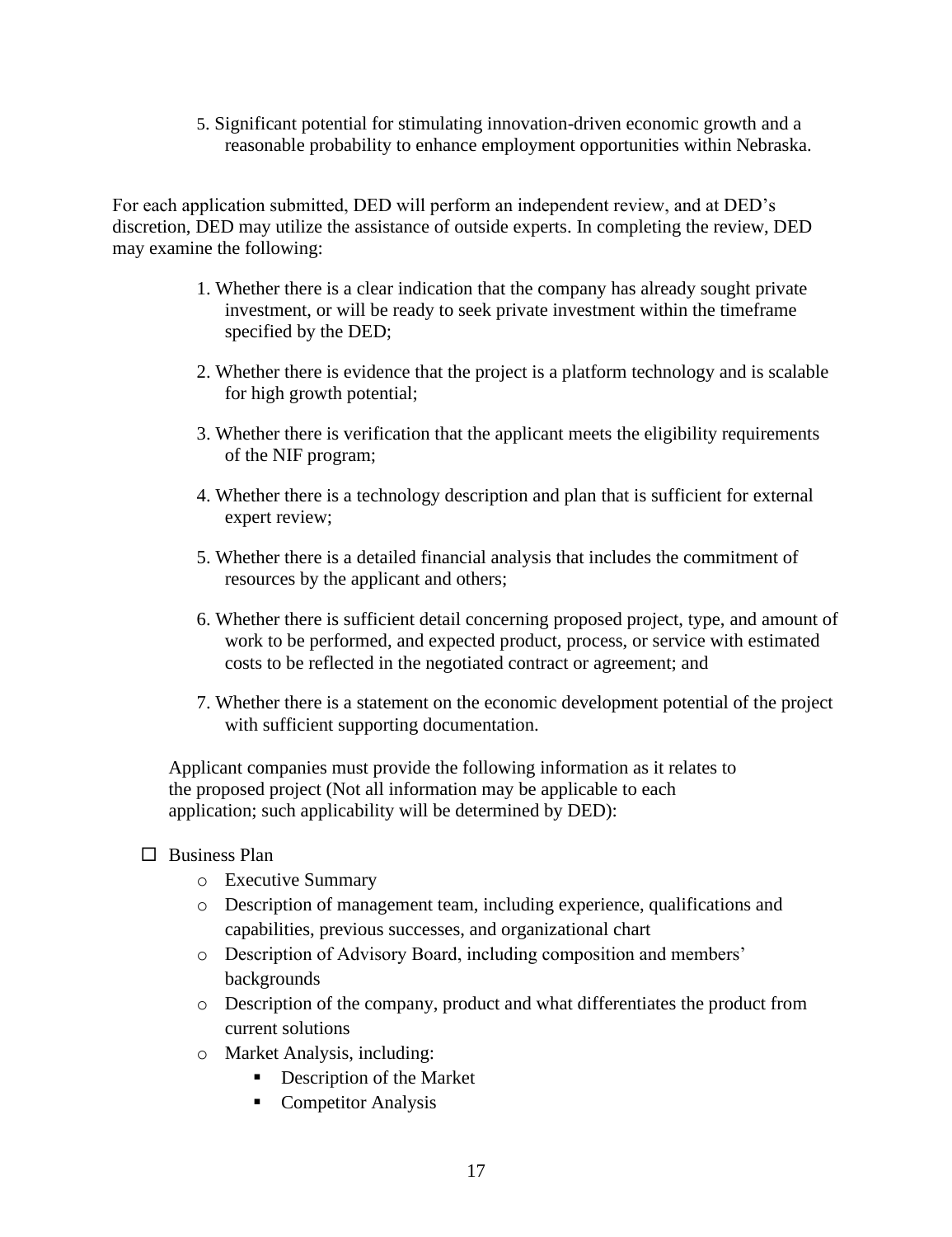- Where business/product fits in the market
- Anticipated market share
- Regulatory landscape, if applicable
- o Marketing Plan (strategy and research)
- o SWOT Analysis
- o Financial Projections, including:
	- Revenue Model
	- Projected Revenue
	- Development Costs
	- Long Term Financial Projects
	- Financing Strategy, including required matching component
	- Intellectual Property costs, if applicable
- o Business Model, including:
	- Value Proposition
	- Resources to Deliver Value Proposition
	- Key Activities to Establish Market Presence
	- Partners
	- Cost Drivers
	- Target Customers
	- Methods of Developing Customer Relationships
	- Channels to Develop Customer Relationships
- $\Box$  Certification that no current or prospective employee, officer, principal, director, or owner has been accused or convicted of any crime (upon request)
- $\Box$  Financial Statements
	- o Latest annual and accrual-based financials
		- Balance Sheet
		- Income Statement
		- Cash Flows Statement
		- Accounts Receivable and Accounts Payable Schedules
		- Audit Reports
		- Tax Return
		- List and explain any loan agreements
	- o Monthly comparison of projected versus actual revenue and expenses for the preceding 12 months
- $\Box$  Schedule of all litigation, arbitration, and governmental proceedings to which the company, or its directors, officers, or employees are or have been a party to within the last three years (if applicable)
- $\Box$  Current Certificate of Good Standing with the Nebraska Secretary of State
- $\Box$  Any License Agreements with third-parties for any Intellectual Property that the company does not own (if any)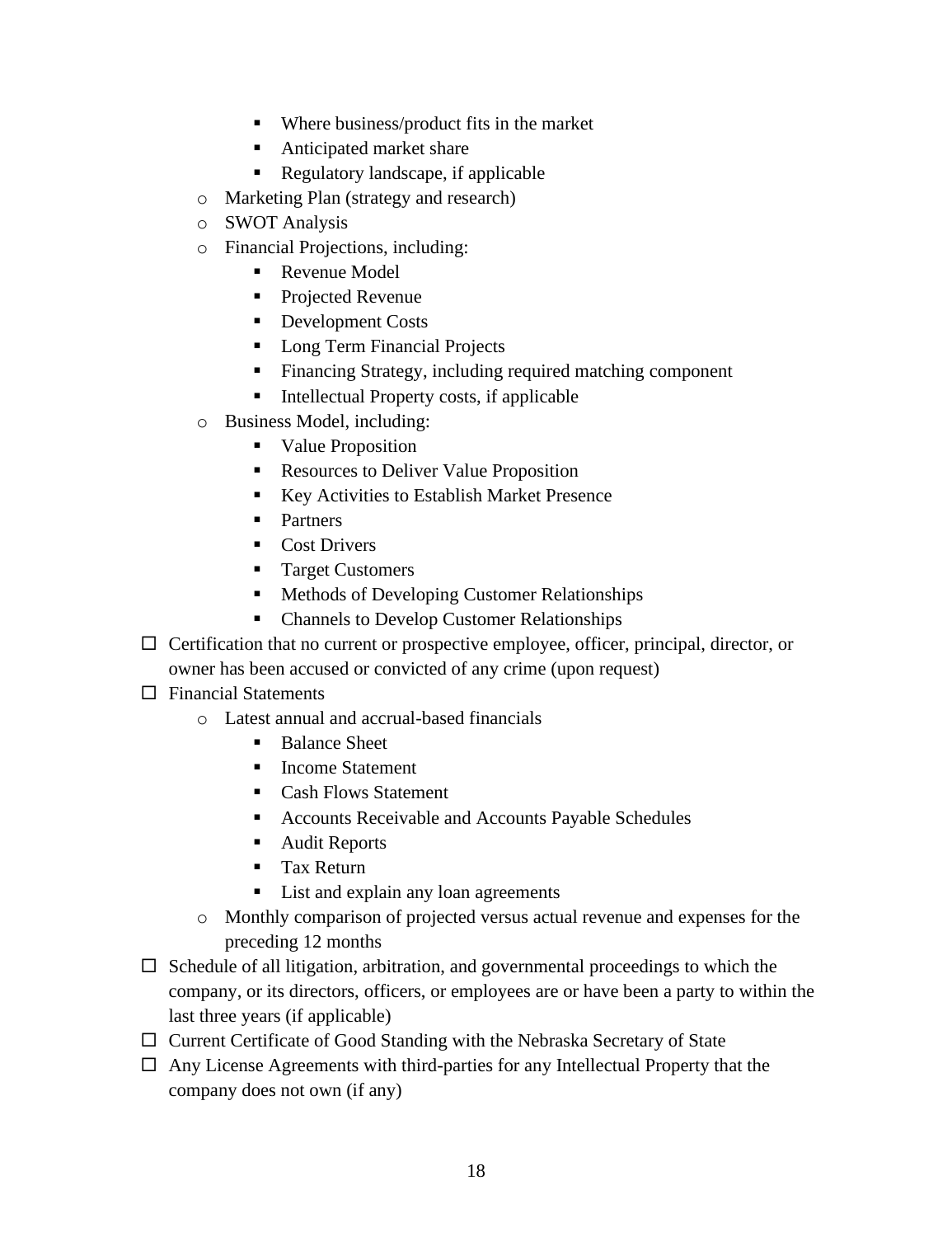- $\Box$  White-papers or drawings outlining the technology (if any)
- $\Box$  Proof of matching funds

DED may require an interview with the applicant's management to assess the management team and its business plan.

#### **APPLICATION TIMING AND PROCESS**

The DED will make application forms available for the purpose of applying for financial assistance under the NIF Program. Applications will be accepted from July 1 through June 30 each fiscal year under this plan or until funds are exhausted for the fiscal year. DED reserves the right to suspend applications untilJanuary 1 if 50% of the program funds have been awarded in the first 6 months of each fiscal year.

Applicants must use the application portal provided by the DED

[\(https://opportunity.nebraska.gov/bia\)](https://opportunity.nebraska.gov/bia), submit all required documentation or attachments, and must fully comply with all requirements within the time period specified. Applications that do not include ALL of the documentation or attachments specified, or that contain documents that have not been fully completed, will not be reviewed by DED.

At its discretion, the DED may request supplemental materials from applicants. If the DED requests supplemental materials, the DED must receive such materials within 15 days of the date of the request, or the application may be returned to the applicant without further review.

# **DED CONTACT PERSON**

For clarifications on the Nebraska Innovation Fund Prototype Program, please direct your inquiries to:

Ben Kuspa, Business Innovation Consultant Nebraska Department of Economic Development  $301$  Centennial Mall South,  $4<sup>th</sup>$  Floor PO Box 94666 Lincoln, NE 68509-4666 Telephone: 402‐471-3794 E‐mail: [ben.kuspa@nebraska.gov](mailto:ben.kuspa@nebraska.gov) Website: [www.opportunity.nebraska.gov](http://www.opportunity.nebraska.gov/)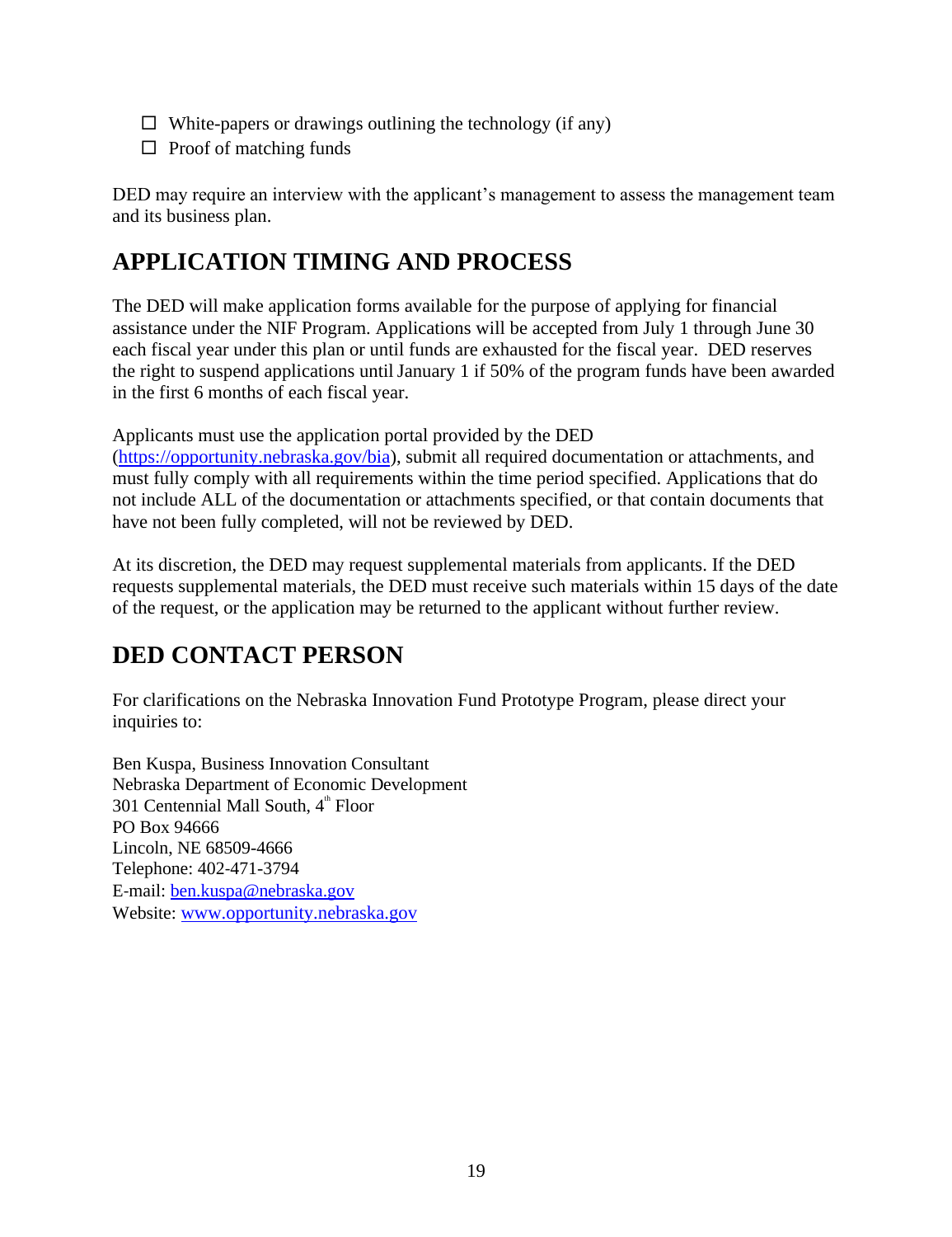#### **SECTION FIVE: NEBRASKA INNOVATION FUND SEED INVESTMENT PROGRAM**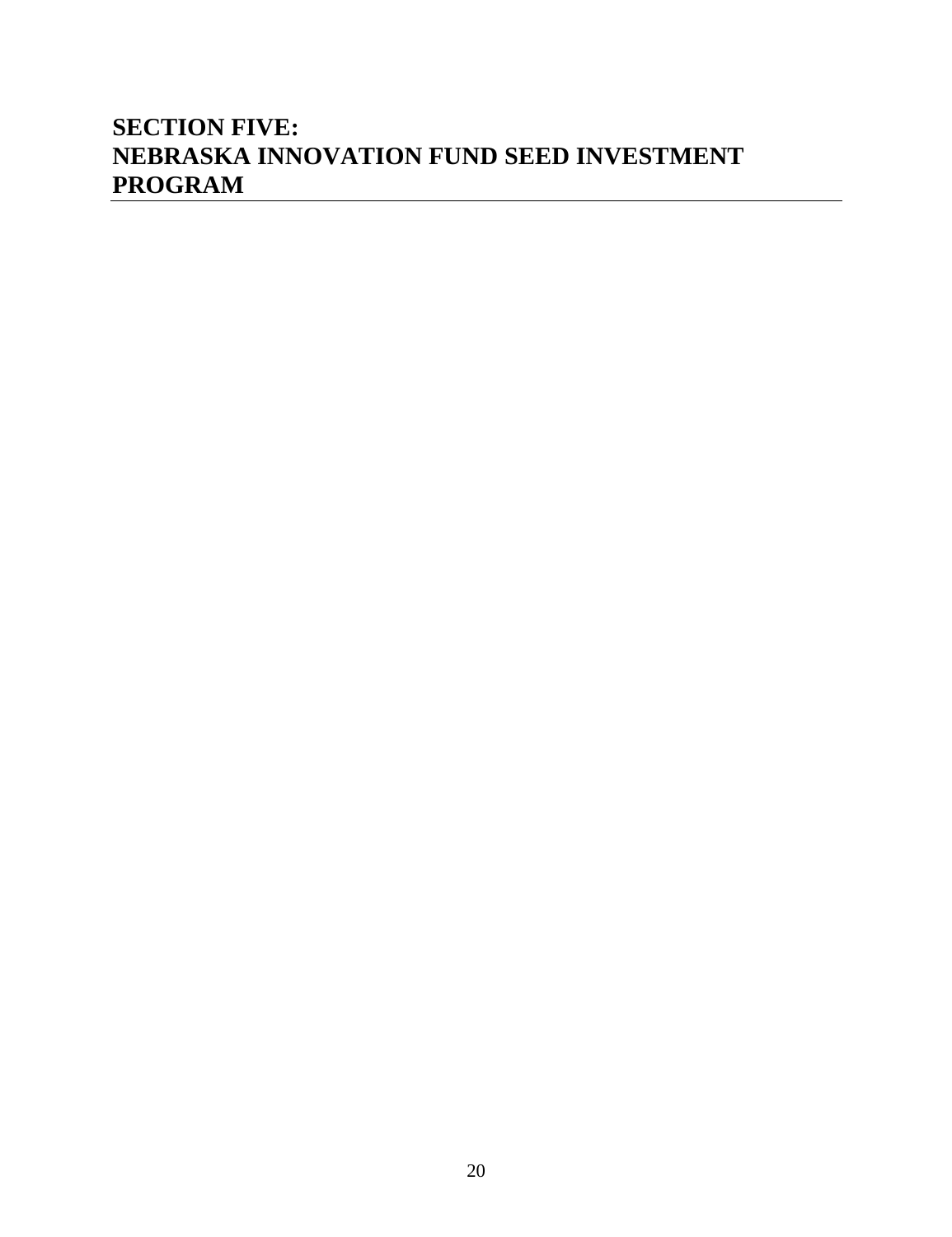# **PROGRAM SUMMARY**

The Nebraska Innovation Fund (NIF) establishes a program to provide financial assistance to individuals and businesses operating in Nebraska to support commercialization of a product or process.

Innovation in value-added agriculture includes commercialization processes, thus value-added agriculture is included in the Nebraska Innovation Fund. Ag cooperatives, farming and ranching operations are included as eligible applicants for value-added agriculture projects in the Nebraska Innovation Fund.

Innovation in Bioscience also includes commercialization processes, thus the Bioscience Innovation Program is included in the Nebraska Innovation Fund Seed Investment Program. Innovative projects in biofuels, biosensors, and biotechnology as it relates to animals, equipment, humans, industry, research, medical and health services, medical diagnostics, medical therapeutics, and pharmaceuticals are included as eligible applicants for the Bioscience Innovation Program under the Nebraska Innovation Fund.

In order to apply for funding through the Seed Investment Program, applicants must apply to the Department of Economic Development ("DED") using the Seed Investment application portal online at [https://opportunity.nebraska.gov/bia.](https://opportunity.nebraska.gov/bia)

# **OBJECTIVES AND GOALS**

- 1. Stimulate private investment in Nebraska-based high growth companies;
- 2. Accelerate knowledge transfer and technological innovation, improve economic competitiveness, and spur economic growth in Nebraska-based companies;
- 3. Support commercialization activities that have clear potential to lead to scalable, commercially successful products, processes, or services within a reasonable period of time;
- 4. Stimulate growth-oriented enterprises within Nebraska;
- 5. Promote commercialization activities that are market-oriented; and
- 6. Support small and medium-sized companies.

# **ELIGIBLE APPLICANTS**

High growth, early-stage companies developing and commercializing a technology product, process, or service with potential to raise private capital are eligible applicants. They must also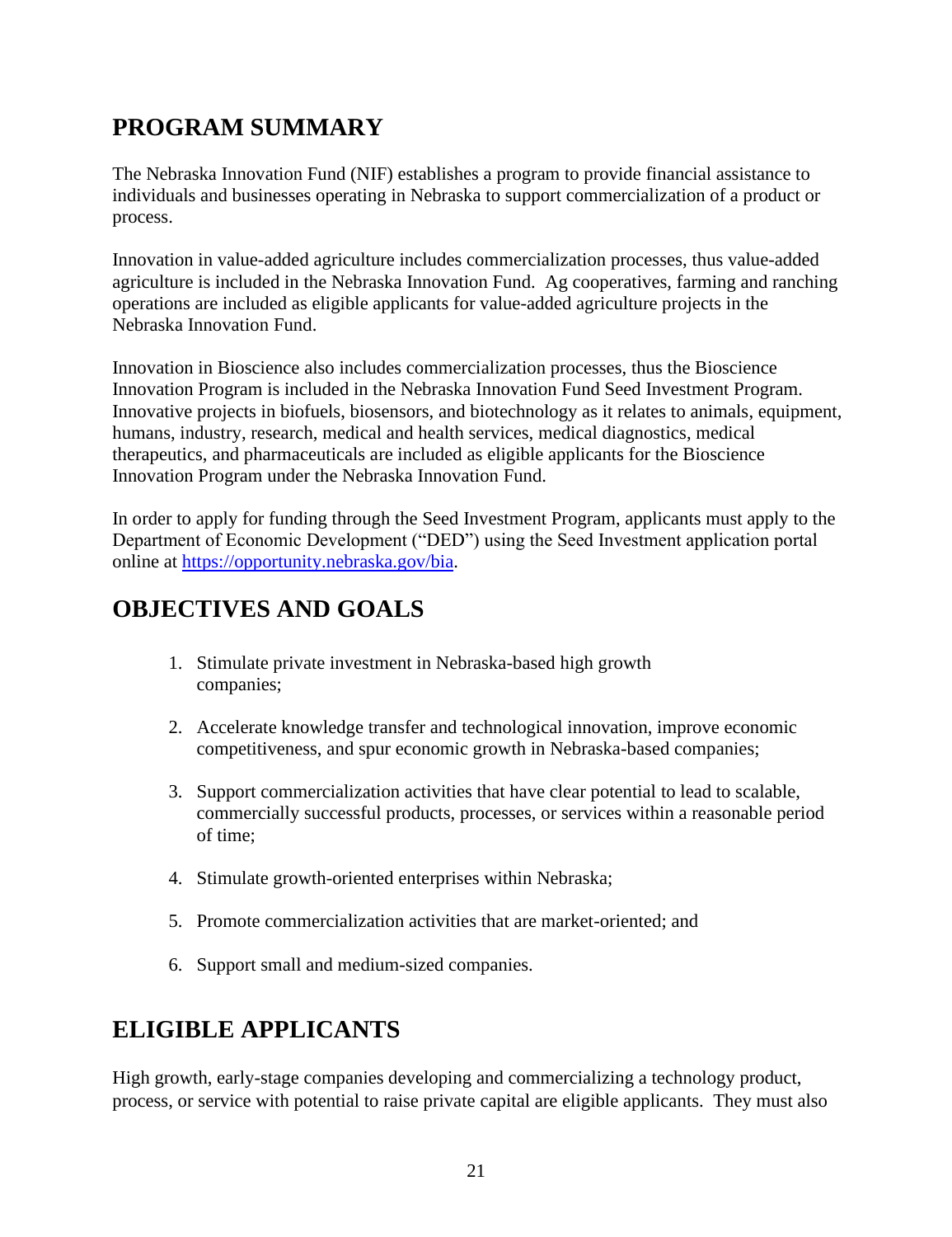be:

- A corporation, limited liability company, partnership, registered limited partnership, sole proprietorship, business trust, or other eligible entity engaged in non-retail primary industries that are adding value to products or processes in Nebraska;
- with 500 or fewer employees; and that is
- operating within Nebraska.

#### . **AMOUNT OF FUNDING AVAILABLE AND MATCHING REQUIREMENTS**

DED may award up to \$4 million per year for grants through the Nebraska Innovation Fund Seed Investment Program. DED reserves the right to award less than \$4 million per year subject to demand, department budget, and available funds. The Department also reserves the right to redistribute funding between programs funded through the Business Innovation Act so long as the Department meets minimum award amounts and does not exceed the maximum amounts authorized by statute.

#### • **Seed Stage (Commercialization)**

Seed stage investments will be up to \$500,000 per project, for the commercialization of a prototype or process from a business or individual operating in Nebraska. Applicants must submit a business plan stating the potential sales and profit projections for the product or process. Applicants must provide matching funds equal to 100% of the amount of the investment. Eligible sources of match are funds from non-state sources, which include private foundations, federal and local government sources, quasi-governmental entities or commercial lending institutions or any other funds whose sources do not include funds appropriated by the Nebraska Legislature. A bioscience business or enterprise receiving financial assistance under the Bioscience Innovation Program shall provide a match of 100% of the amount of the investment. Value-added agriculture investments must provide matching funds equal to 25% of the of the investment amount. Applicants need not have received a separate prototype grant under NIF to be eligible for a seed stage investment. Funds must be expended within 24 months of the awarding decision.

Funds shall be invested via a stand-alone convertible note or as part of a minimum qualified round of financing. DED will contract with a Nebraska based nonprofit organization in order to have the nonprofit organization make investments, and administer and manage the investment process. For the purposes of the Seed Investment Program, a qualified round of financing is a formal financing round that is documented by standard legal documentation, including a subscription/stock purchase agreement, a shareholder/investor rights agreement, and an investor questionnaire to verify that all investors are accredited according to Regulation D under the Securities and Exchange Commission (SEC).

In order for funds to be considered as match for the Seed Investment Program, the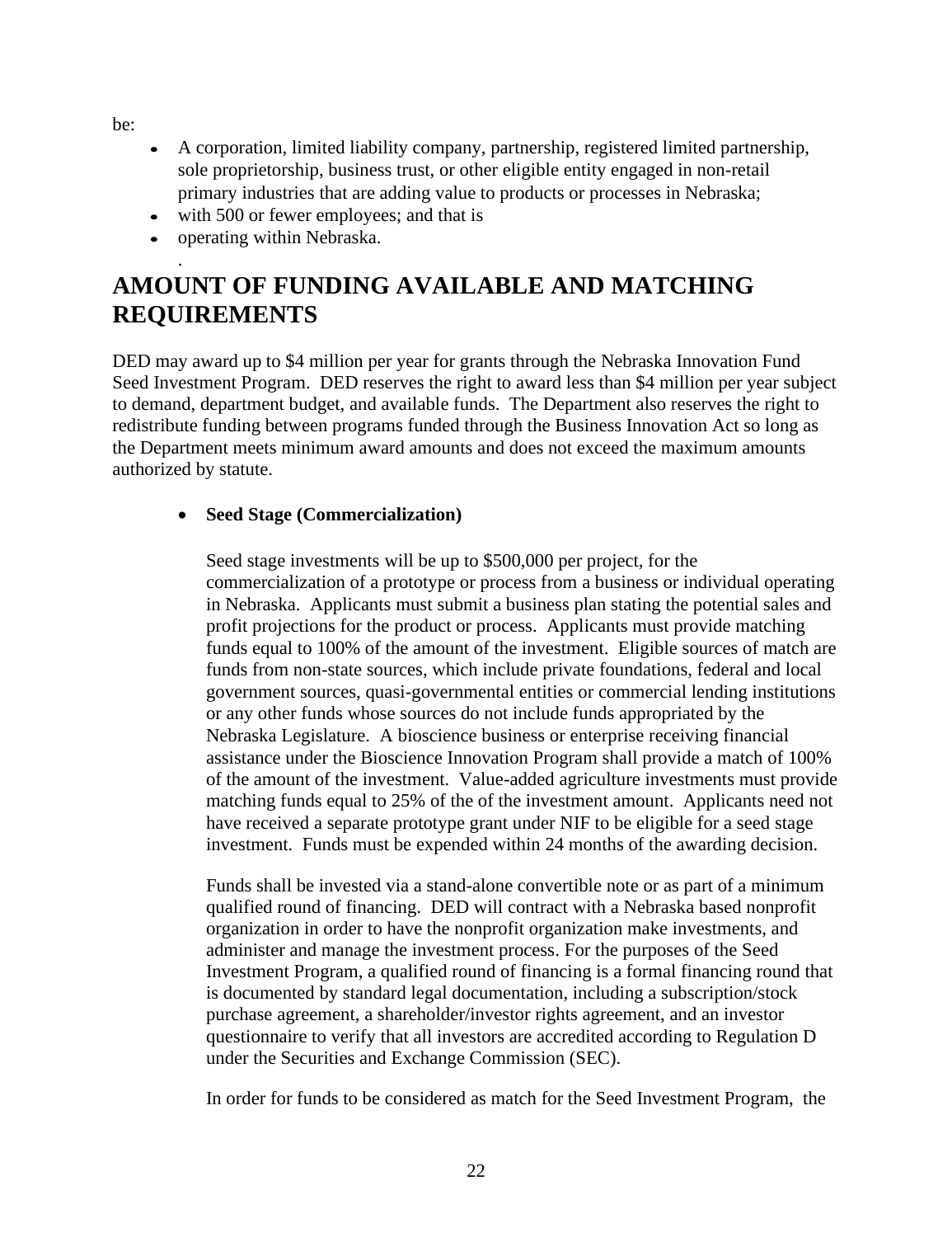company's matching financing must be closed less than six (6) months before the application or within (6) months after a notice of award.

## **PROJECT SELECTION CRITERIA**

Applicants must demonstrate that their proposed project has all of the following characteristics:

- 1. Significant promise of raising private investment;
- 2. Ability to produce a measurable result and be technologically sound;
- 3. Ability to lead to innovative technology or new knowledge;
- 4. Ability to lead to scalable, commercially successful products processes, or services within a reasonable period of time; and
- 5. Significant potential for stimulating innovation-driven economic growth and a reasonable probability to enhance employment opportunities within Nebraska.

For each application submitted, DED will perform an independent review, and at DED's discretion, DED may utilize the assistance of outside experts. In completing the review, DED and/or the Nebraska based nonprofit organization contracted to make investments, and administer and manage the investment process may examine the following:

- 1. Whether there is a clear indication that the company has already sought private investment, or will be ready to seek private investment within the timeframe specified by the DED;
- 2. Whether there is evidence that the project is a platform technology and is scalable for high growth potential;
- 3. Whether there is verification that the applicant meets the eligibility requirements of the Seed Investment program;
- 4. Whether there is a technology description and plan that is sufficient for external expert review;
- 5. Whether there is a detailed financial analysis that includes the commitment of resources by the applicant and others;
- 6. Whether there is sufficient detail concerning proposed project, type, and amount of work to be performed, and expected product, process, or service with estimated costs to be reflected in the negotiated contract or agreement; and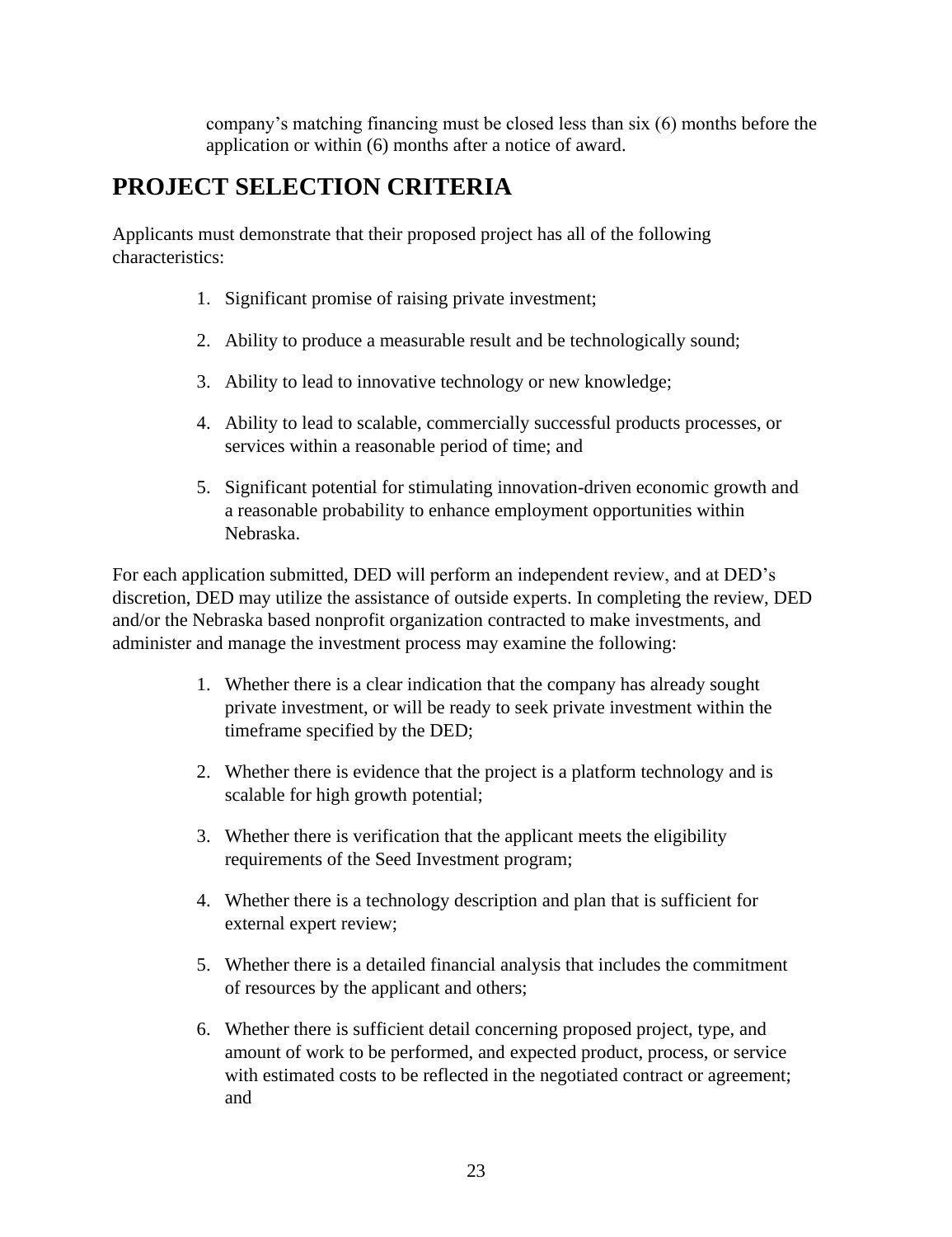7. Whether there is a statement on the economic development potential of the project with sufficient supporting documentation.

Applicant companies must provide the following information as it relates to the proposed project (Not all information may be applicable to each application; such applicability will be determined by DED):

- o Nebraska Innovation Fund Seed Investment Program Application.
- o Business Plan: Which should include the following: Description of the technology, market analysis, sales and marketing strategy and research, business model, financing strategy (including the matching component), and financial projections.
- o One page description of proposed project.

DED may require an interview with the applicant's management to assess the management team and its business plan.

#### **APPLICATION TIMING AND PROCESS**

The DED will make application forms available for the purpose of applying for financial assistance under the Seed Investment Program. Applications will be accepted from July 1 through June 30, each fiscal year under this plan or until all funds are exhausted for the fiscal year. Applicants must use the online application portal, submit all required documentation or attachments, and must fully comply with all requirements within the time period specified. Applications that do not include ALL of the documentation or attachments specified, or that contain documents that have not been fully completed, may be returned to the applicant without further review. At its discretion, the DED may request supplemental materials from applicants. If the DED requests supplemental materials, the DED must receive such materials within 15 days of the date of the request, or the application may be returned to the applicant without further review

#### **DED CONTACT PERSON**

For clarifications on the Nebraska Innovation Fund, please direct your inquiries to:

Nisha Avey, Business Innovation Consultant Ben Kuspa, Business Innovation Consultant Nebraska Department of Economic Development 301 Centennial Mall South, 4th Floor PO Box 94666 Lincoln, NE 68509-4666 Telephone (Nisha Avey): 402‐853-1391 Telephone (Ben Kuspa): 402-471-3794 E‐mail: [nisha.avey@nebraska.gov](mailto:nisha.avey@nebraska.gov) E-mail: [ben.kuspa@nebraska.gov](mailto:ben.kuspa@nebraska.gov) Website:<http://opportunity.nebraska.gov/>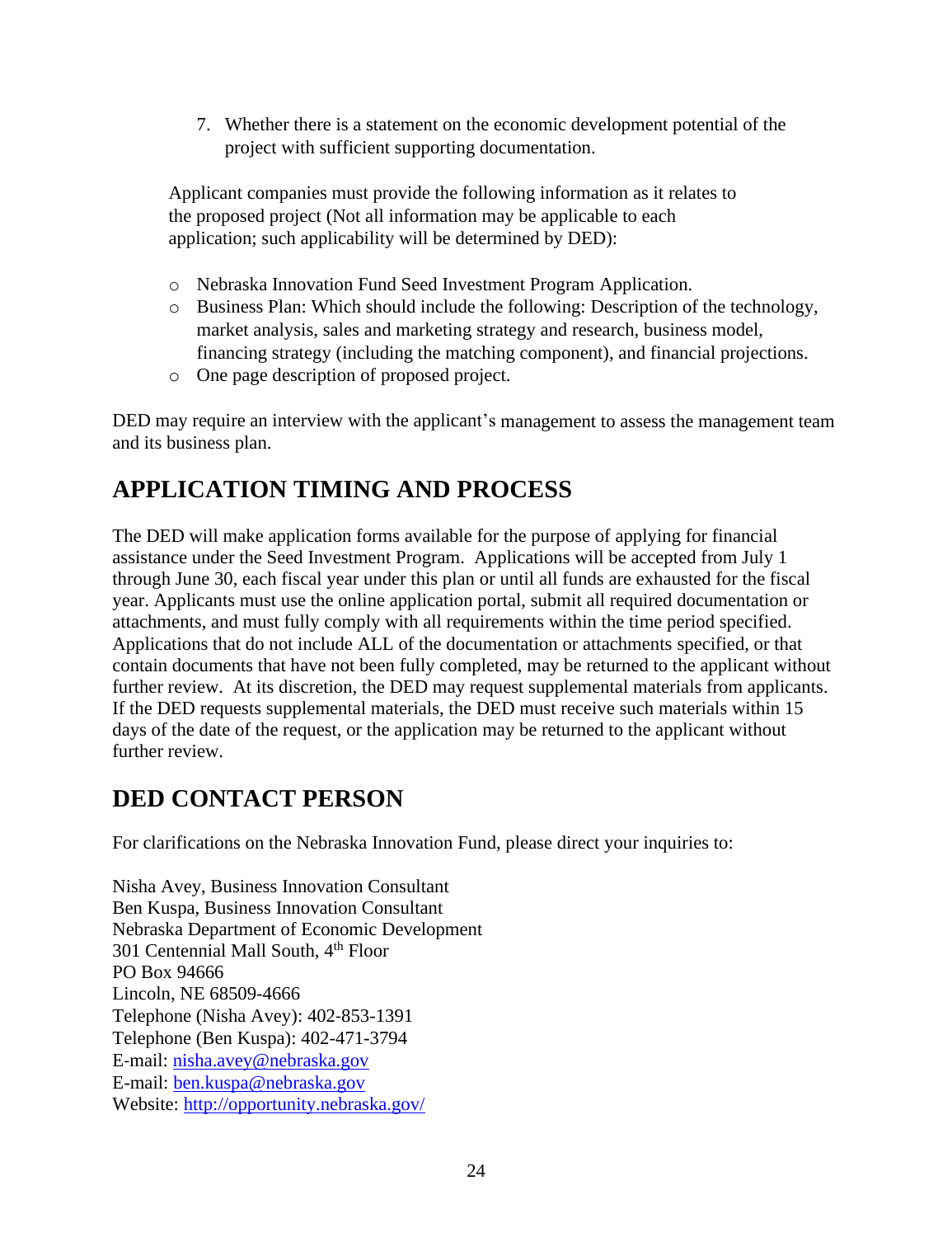#### **SECTION SIX: NEBRASKA RESEARCH AND DEVELOPMENT PROGRAM**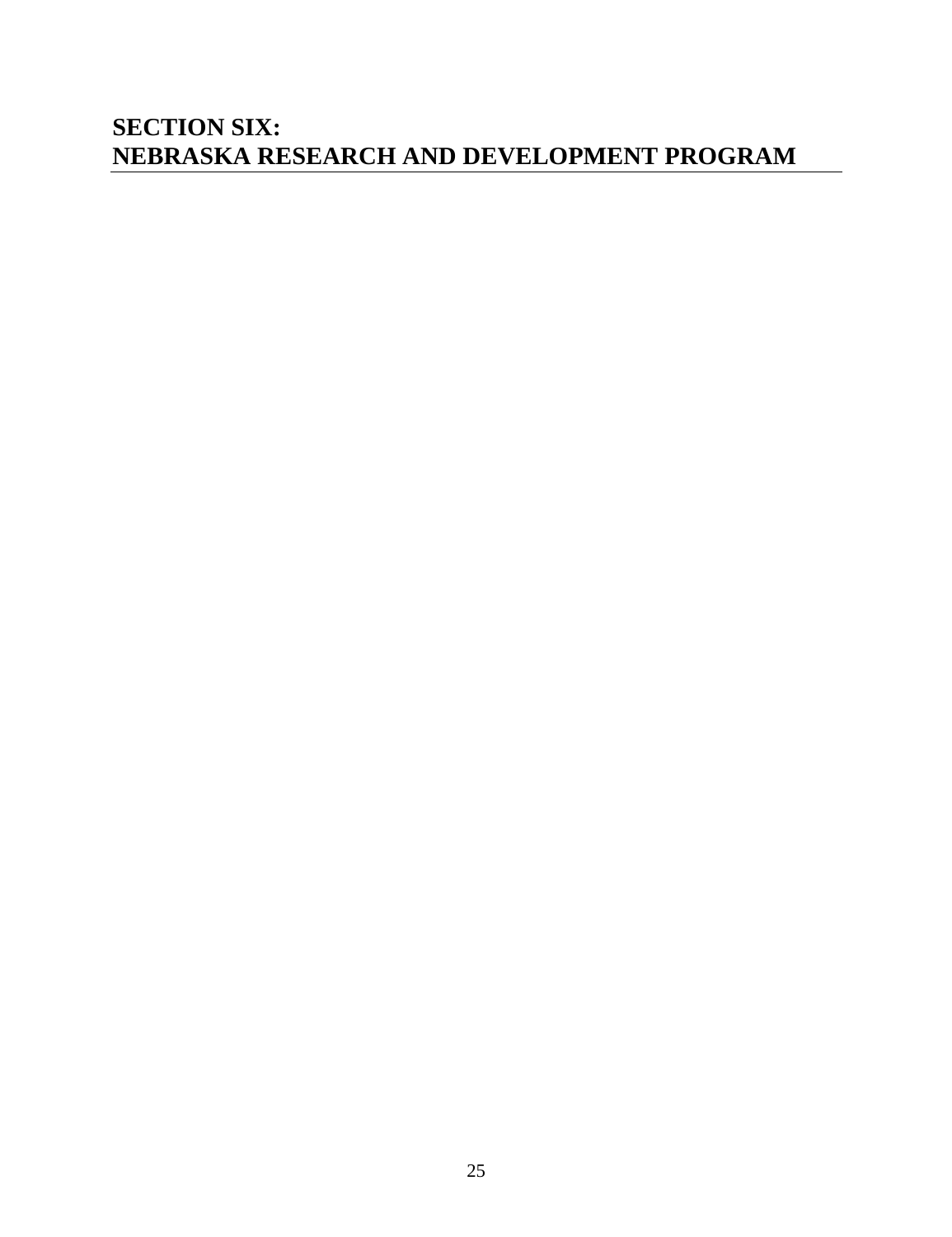## **PROGRAM SUMMARY**

The Nebraska Research and Development Program (R&D Program) will provide financial assistance to businesses operating in Nebraska that use the faculty or facilities of a public or private college or university in Nebraska for applied research and development of new products, or use intellectual property generated at a public or private higher education institution in Nebraska. The total funds available through the R&D Program will be up to \$4 million per year for two years subject to availability.

Innovation in value-added agriculture includes businesses operating in Nebraska that use the faculty or facilities of a public or private college or university in Nebraska for applied research and development of new products or use of intellectual property generated at a public or private higher education institution in Nebraska. Therefore, value-added agriculture is included in the R&D Program. Agricultural cooperatives, farming and ranching operations are included as eligible applicants for value-added agriculture projects in the R&D Program.

Innovation in Bioscience also includes, businesses operating in Nebraska that use the faculty or facilities of a public or private college or university in Nebraska for applied research and development of new products or use of intellectual property generated at a public or private higher education institution in Nebraska thus the Bioscience Innovation Program is included in the R&D Program. Innovative projects in biofuels, biosensors, and biotechnology as it relates to animals, equipment, humans, industry, research, medical and health services, medical diagnostics, medical therapeutics, and pharmaceuticals are included as eligible applicants for the Bioscience Innovation Program under the R&D Program.

Companies apply for funding under the R&D Program by submitting an application to the Department of Economic Development online application portal at specified on the program webpage at [https://opportunity.nebraska.gov/bia.](https://opportunity.nebraska.gov/bia)

#### **OBJECTIVES**

- 1. Encourage existing businesses in Nebraska to use Nebraska institutions of higher education for their research and development needs;
- 2. Stimulate growth-oriented spinoffs or new product lines;
- 3. Provide an added incentive for companies relocating to Nebraska; and
- 4. Increase the number of top level research professionals at Nebraska colleges and universities.

#### **GOALS**

- 1. Increase the number of commercializable products transferred in Nebraska;
- 2. To leverage resources to increase the amount of federal research dollars received by Nebraska small businesses; and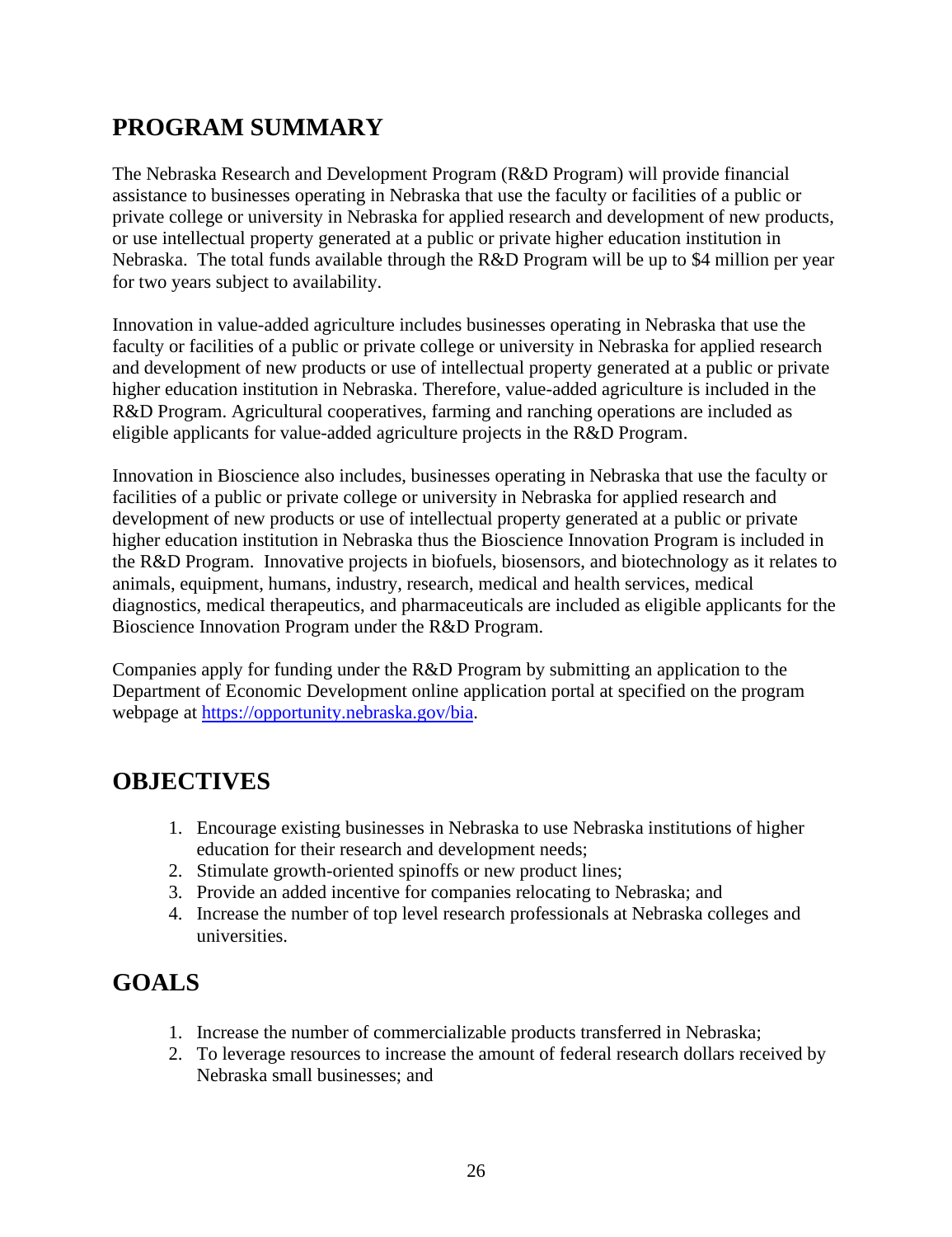3. To ensure industry input is driving new research projects for a higher commercialization percentage.

# **ELIGIBLE APPLICANTS**

Any for-profit business that has physical operations facilities in Nebraska that is conducting applied research and development in conjunction with a Nebraska institution of higher education or commercializing a technology developed by a Nebraska institution of higher education.

#### **AMOUNT OF FUNDING AVAILABLE AND MATCHING REQUIREMENTS**

DED may award up to \$4 million per year for grants through the R&D Program. DED reserves the right to award less than \$4 million per year subject to demand, department budget, and available funds. The Department also reserves the right to redistribute funding between programs funded through the Business Innovation Act so long as the Department meets minimum award amounts and does not exceed the maximum amounts authorized by statute.

An eligible business may apply for up to two awards in any four-year period per project. The Department may provide up to \$100,000 for the first phase of a project. Generally, a Phase I project is associated with the product development activities included in the proof-of-concept stage, but may include activities associated with the product design and development stages (see below). If the first phase is successful (as determined by the Department and the business), the business may apply for a grant of up to \$400,000 to fund a second phase project. Generally, Phase II funding will represent technical assistance associated with the product design and development stage(s), but may include some activities associated with the proof-of-concept stage.

All entities receiving assistance under the Nebraska Research and Development Program must provide matching funds of at least an amount equal to the amount of assistance provided through the R&D Program. The matching ratio requirement is a minimum of 1:1. A bioscience business or enterprise receiving financial assistance under the Bioscience Innovation Program shall also provide matching funds of at least an amount equal to the amount of assistance provided through the Bioscience Innovation Program. Value-added agriculture grants must provide matching funds equal to 25% of the grant amount. Such matching funds may be from any non-state source, including private foundations, federal or local government sources, quasi-governmental entities, or commercial lending institutions, or any other funds whose source does not include funds appropriated by the Nebraska Legislature.

# **PROJECT SELECTION CRITERIA**

Criteria used in evaluating applications under the R&D Program include, but are not limited to the following:

• The commercial potential of the desired product;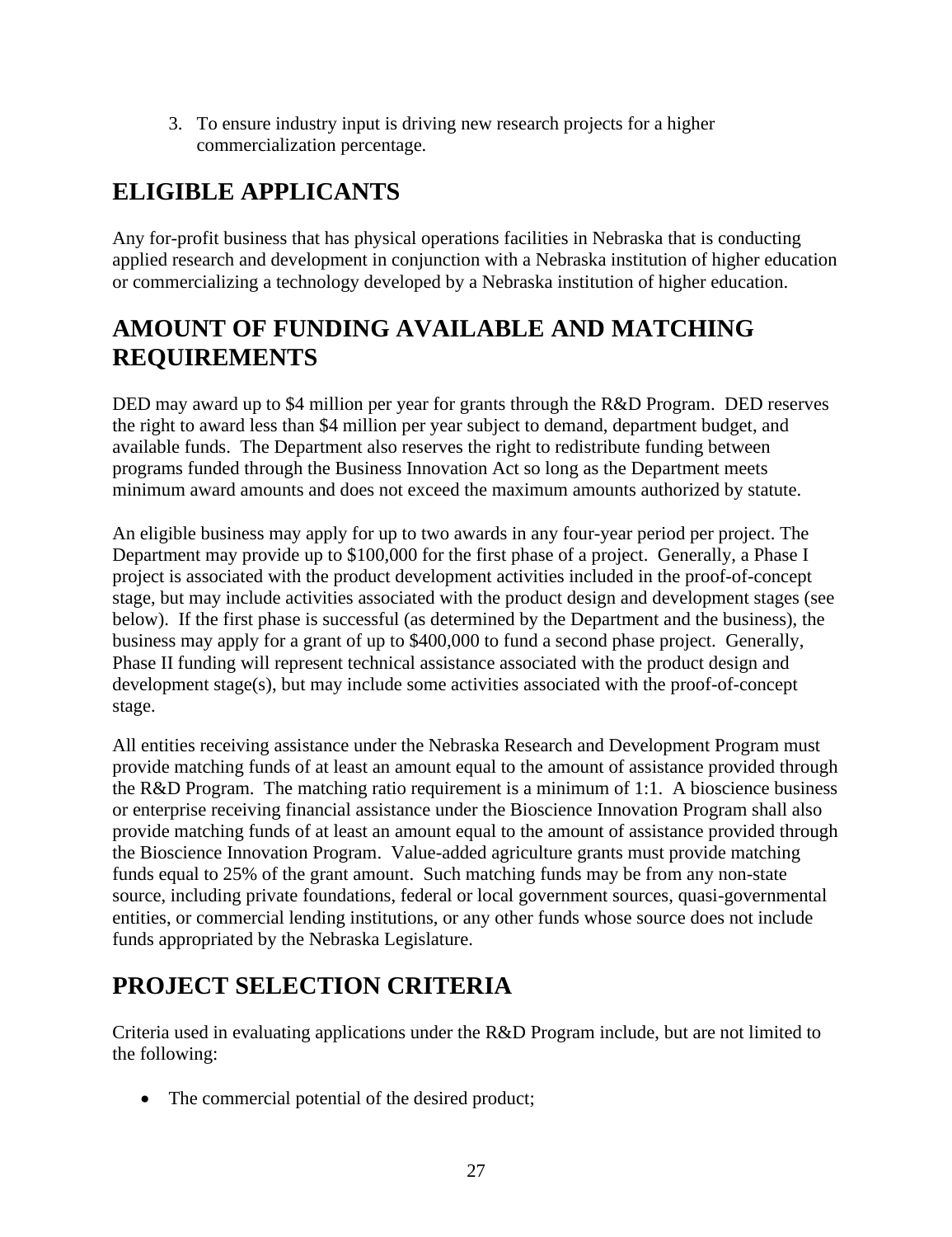- Market opportunity; is there a large addressable market for the product or process;
- Total cost of the project;
- Is there a valid business opportunity to employing the product or process;
- Partnership or expertise of subject matter at the college or university chosen to conduct research; and
- Measurable goals to benchmark progress.

## **APPLICATION TIMING**

For each funding cycle of the Nebraska R&D Program, the Department will provide instructions to access the application via the Department website at opportunity.nebraska.gov/bia. Applicants must complete and submit the required application forms and submit them to the Department along with any attachments requested by the Department. Applicants must fully comply with all requirements of the application process within the time period specified by the Department, in order to be eligible for assistance under the R&D Program. Applications that do not include ALL of the documents specified or that contain documents that have not been fully completed, will be considered incomplete and will be returned to the applicant for further clarification. At its discretion, the Department may request supplemental materials from an applicant and such materials must be received within 30 days of the date of the request or the application may be returned to the applicant without further review.

Applications will be accepted from July 1 through June 30, each fiscal year under this plan or until all funds are exhausted for the fiscal year. The Department reserves the right to deny applications based on incomplete information and/or lack of project viability.

# **DED PROGRAM CONTACT PERSON**

For clarifications on the Nebraska R&D Program, please direct your inquiries to:

Ben Kuspa, Business Innovation Consultant Nebraska Department of Economic Development 301 Centennial Mall South, 4<sup>th</sup> Floor PO Box 94666 Lincoln, NE 68509-4666 Telephone: 402‐471-3794 E‐mail: [ben.kuspa@nebraska.gov](mailto:ben.kuspa@nebraska.gov) Website: http://opportunity.nebraska.gov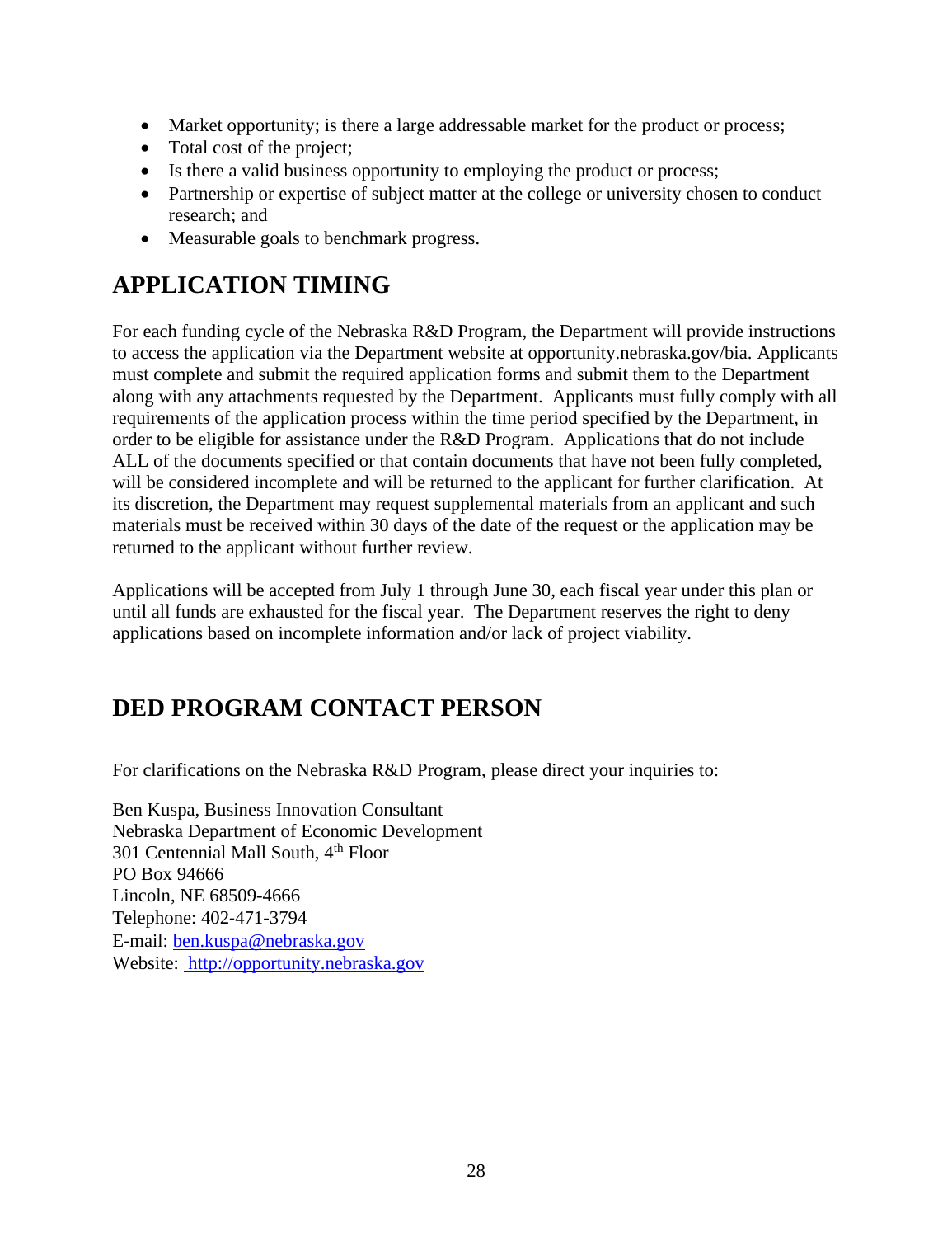#### **SECTION SEVEN: MICROENTERPRISE ASSISTANCE PROGRAM**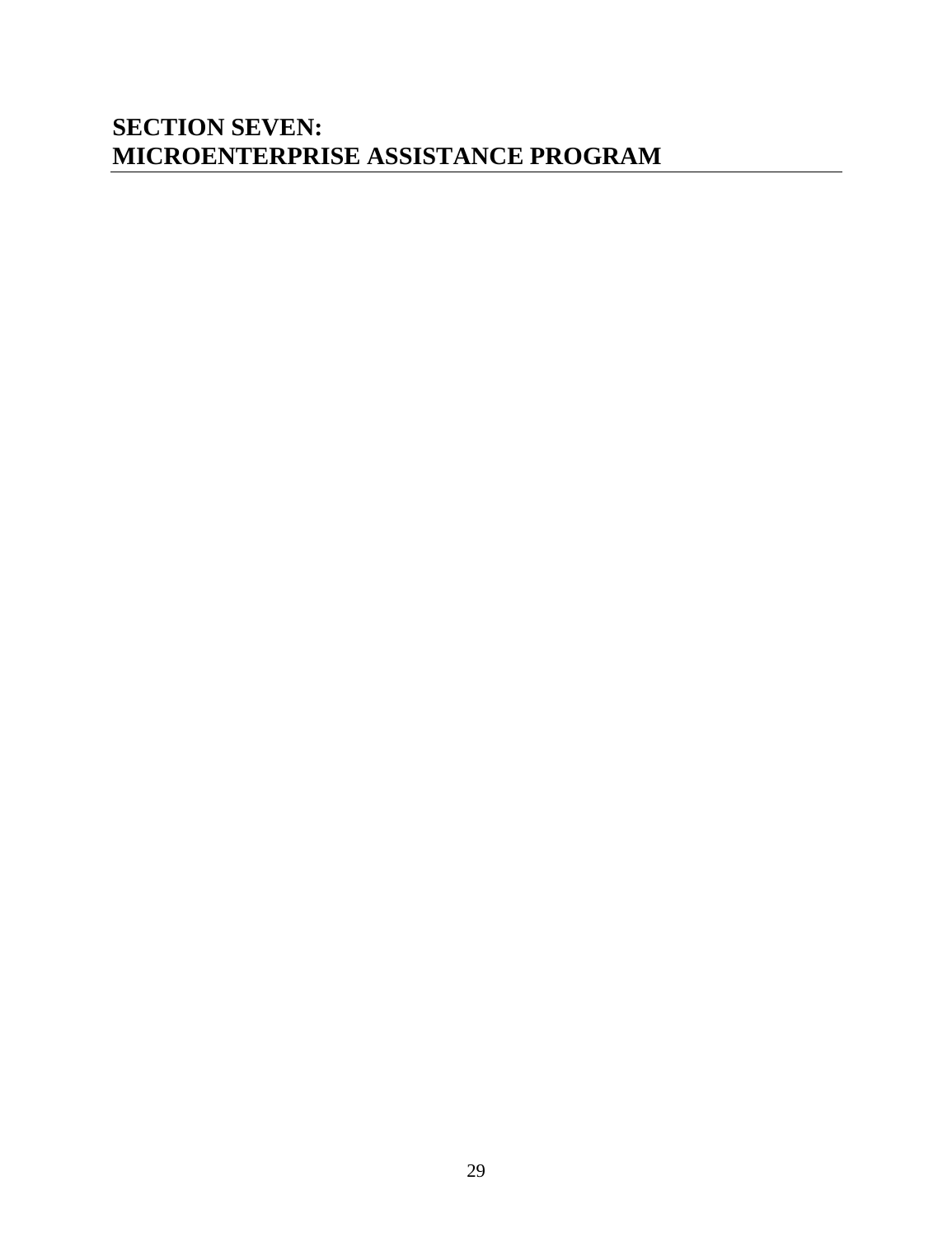#### **FINANCIAL ASSISTANCE FOR MICROENTERPRISE TECHNICAL ASSISTANCE**

#### **OBJECTIVES**

- 1. To encourage, support, and grow Nebraska-based microenterprises by providing technical assistance in rural and urban distressed areas in order to better assure that Nebraska's microenterprises are able to realize their full potential to create jobs, enhance entrepreneurial skills and activity, and increase low-income households' capacity to become self-sufficient, and:
- 2. To coordinate resources and technical assistance provided by microenterprise service providers in the State.
- 3. All Microenterprise Technical Assistance funds will be used to provide assistance to businesses in distressed areas.

#### **GOALS**

- 1. To provide financial assistance for the purposes of providing technical assistance to microenterprise businesses located in Nebraska.
- 2. To provide financial packaging assistance, including resource identification and determining the programs of best fit, to microenterprise businesses located in Nebraska to grow Nebraska's microenterprise businesses.

# **ELIGIBLE APPLICANTS**

Eligible applicants include Internal Revenue Service (IRS) designated  $501(c)(3)$  non-profit organizations located within the State of Nebraska. Such applicants must demonstrate statewide coverage of services to all distressed areas of the state (see map of distressed areas on page 1-7). Statewide coverage may be achieved through a joint application consisting of one (1) Lead applicant and up to three (3) Joint applicants.

The applicant or Lead applicant in the case of a joint application must be a non-profit whose primary microenterprise service is micro-lending. In addition, the organization must also provide technical assistance to microenterprises consisting of businesses with 10 or fewer employees and further defined in the bill. The applicant or lead applicant in the case of a joint application must have a positive track record of micro-lending and technical assistance to microenterprises.

Joint applicants must also be eligible micro-loan delivery or micro-loan technical assistance organizations.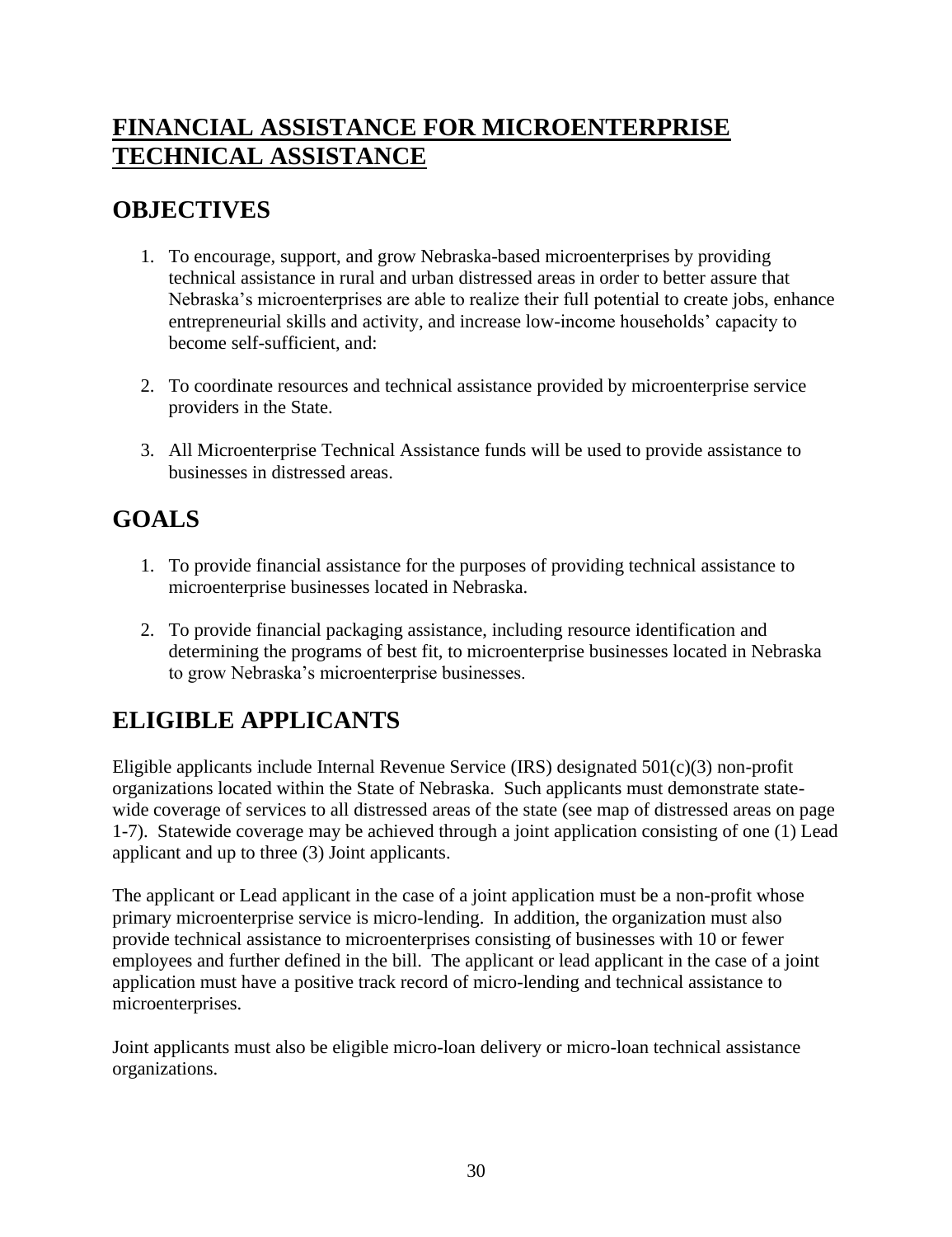## **ELIGIBLE PROJECTS/PRIORITY PROJECTS**

Eligible projects include funding for the operating costs of a micro-loan delivery of micro-loan technical assistance organization. Operating costs include costs to provide technical assistance to microenterprise businesses, such as staff time, training costs, travel, and other costs deemed eligible by the Department. Ineligible costs include costs to hire staff above the baseline number of employees currently on staff, loans to businesses, operating funds for organizations not serving as the sole applicant, Lead applicant, or Joint applicant; and other costs deemed ineligible by the Department.

Priority will be given to applicants that:

- Demonstrate quantitative results and outcome measurements
- Have previous experience in providing technical assistance to microenterprise businesses
- Will sustain quality, successful technical assistance efforts to microenterprises and whose funding will not be used to increase the baseline staffing levels of the sole applicant, lead applicant, or joint applicants
- Demonstrate the ability to reach women and minority-owned businesses

#### **AMOUNT OF FUNDING AVAILABLE & GRANT LIMITATIONS**

The Department has committed a minimum of \$1,000,000 per year for the next two years (\$2,000,000 total) to be awarded to one grantee to provide state-wide technical assistance. Applications should reflect this 2-year time frame and funding requests for the 2-year period. Amount of award will be determined based on the number of applications received and the scoring and ranking criteria of each application.

Any funds used for technical assistance and/or operating costs for those organizations that are not the lead applicant can only be provided to joint applicants. The amount of funding and proposed uses of funding for these costs must be clarified by the organization.

# **MATCHING REQUIREMENTS**

The awarded applicant is required to provide a match of no less than 35% of the total amount awarded (\$700,000 over a 2-year period). Funds shall be matched by non-state funds equivalent in money or in-kind contributions, or a combination of both. Such matching funds may be from any non-state source, including private foundations, federal or local government sources, quasigovernmental entities, or commercial lending institutions, or any other funds whose source does not include funds appropriated by the Nebraska Legislature.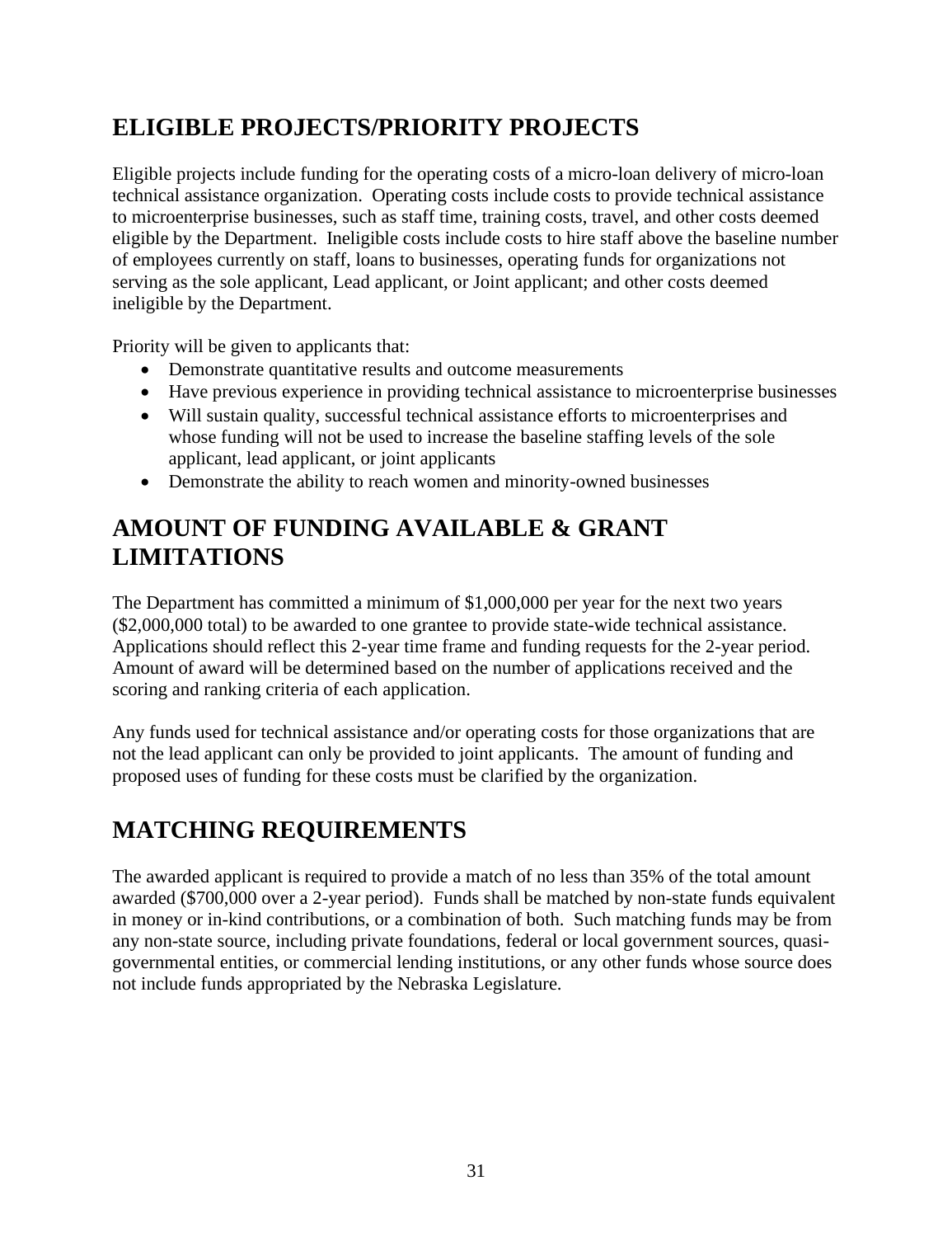# **PROJECT SELECTION CRITERIA**

Applicants will be scored on the following criteria:

- Ability to provide business training and technical assistance to microenterprise clients
- Partnerships with microenterprise lenders across the State
- Capacity of the organization and ability to monitor and provide quantitative results to the Department
- Percentage of grant funds leveraged/matched and the sources and sufficiency of operating funds matched
- Geographic location and the ability to provide timely assistance to microenterprise businesses throughout the State
- The plan for providing business development services and micro-loans to microenterprises
- The scope of services to be provided
- The plan for coordinating the services and loans provided by micro-loan delivery and technical assistance organizations with commercial lending institutions
- Sustainability of program efforts: The Lead applicant and any Joint applicants will provide a statement: (1) explicitly stating that they understand that the micro-technical assistance funding is not a continuous source on which the organization can rely indefinitely for organizational operational costs, and (2) explaining how the organization will either reach a level with other funding that operations can be sustained beyond the 2 year micro-technical assistance commitment or how the organization would be impacted if continued micro-technical assistance funding is not available for operational costs at the same level as the micro-technical assistance 2-year funding. Examples of this would be a decrease in specific services (must be detailed), number of staff that the organization would no longer continue to employ, or revision of the service area of the organization. If the organization is using the micro-technical assistance funding to match federal or other funds that would also be lost without continued micro-technical assistance funding, the total impact should be described.

#### **TECHNICAL ASSISTANCE APPLICATION TIMING AND PROCESS**

Applications must be submitted to the Department no later than 5:00 PM on December 1, 2021.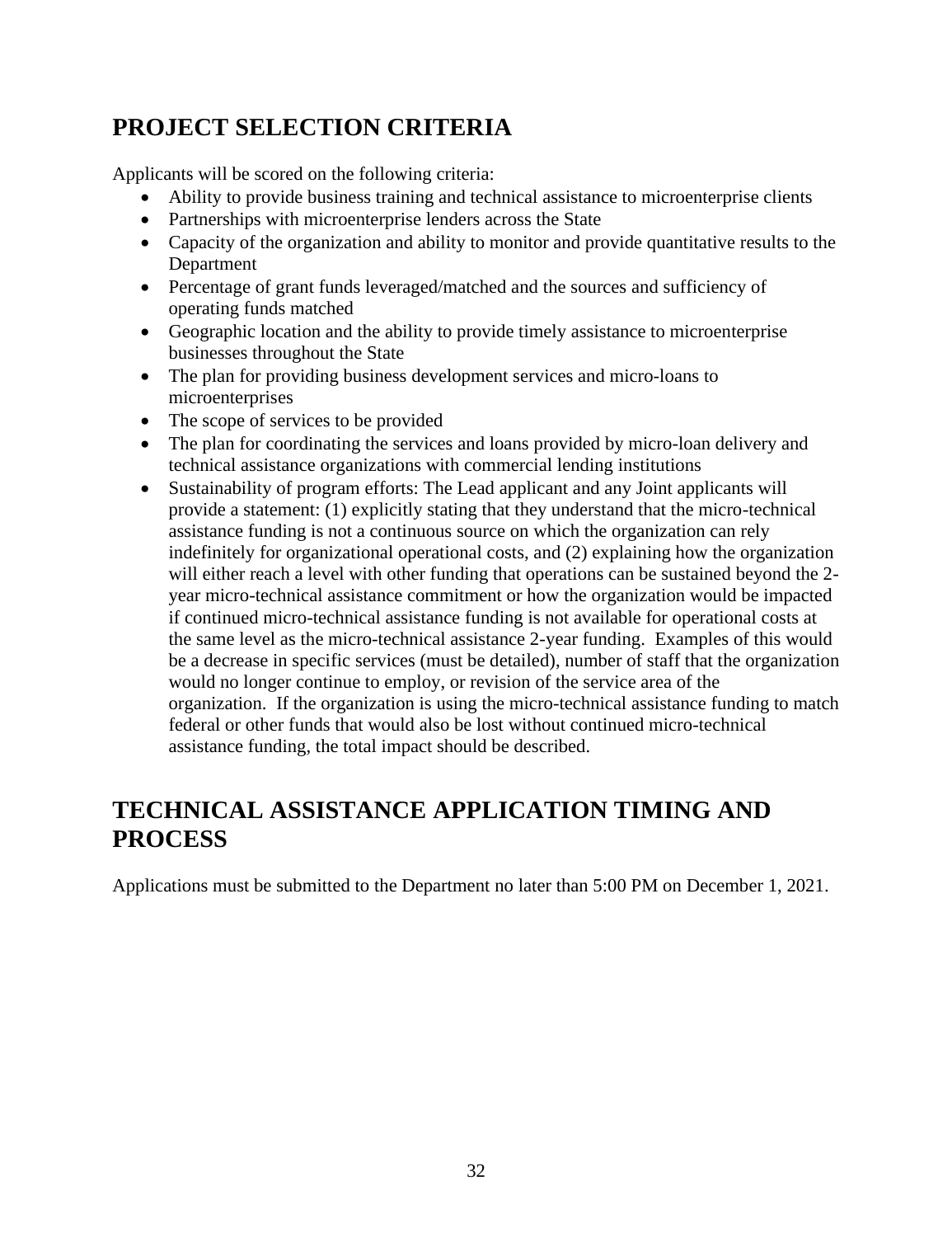#### **FINANCIAL ASSISTANCE FOR MICROENTERPRISE LENDING PROGRAMS**

#### **OBJECTIVE**

The objective of the Microenterprise Lending Program (Micro-lending) is to encourage and support the transfer of Nebraska-based technology and innovation in rural and urban areas of Nebraska in order to create high-growth, high technology businesses and to enhance creation of wealth and quality jobs.

All Micro-lending funds will be used by micro-loan delivery organizations to assist businesses in distressed areas.

# **GOALS**

The goal of Micro-lending is to capitalize loan funds for the growth of microenterprise businesses located in Nebraska. Through this program it is expected that funds will be used to better assure that Nebraska's microenterprises are able to realize their full potential to create jobs, enhance micro-entrepreneurial skills and activity, and increase low-income households' capacity to become self-sufficient.

#### **ELIGIBLE APPLICANTS**

Eligible applicants include Nebraska-based non-profit organizations located within the State of Nebraska. Such applicants must demonstrate that the organization and at least one key staff member has at least five (5) years of experience as a lender, preferably lending to microenterprises in Nebraska.

Eligible applicants must qualify as micro-loan delivery organizations that have Internal Revenue Service (IRS) designation as  $a501(c)(3)$  or submit verification from an Attorney that the applicant operates as a  $501(c)(4)$  or  $501(c)(6)$  organization. All applicants must have a current Certificate of Good Standing from the Secretary of State at the time of application.

#### **ELIGIBLE PROJECTS/PRIORITY PROJECTS**

Eligible projects include funding for a Revolving Loan Fund to make loans to eligible microenterprises in distressed areas. Other financing mechanisms administered by the applicant microloan delivery organization programs may be approved by the Department on project-by-project basis.

Priority will be given to applicants that: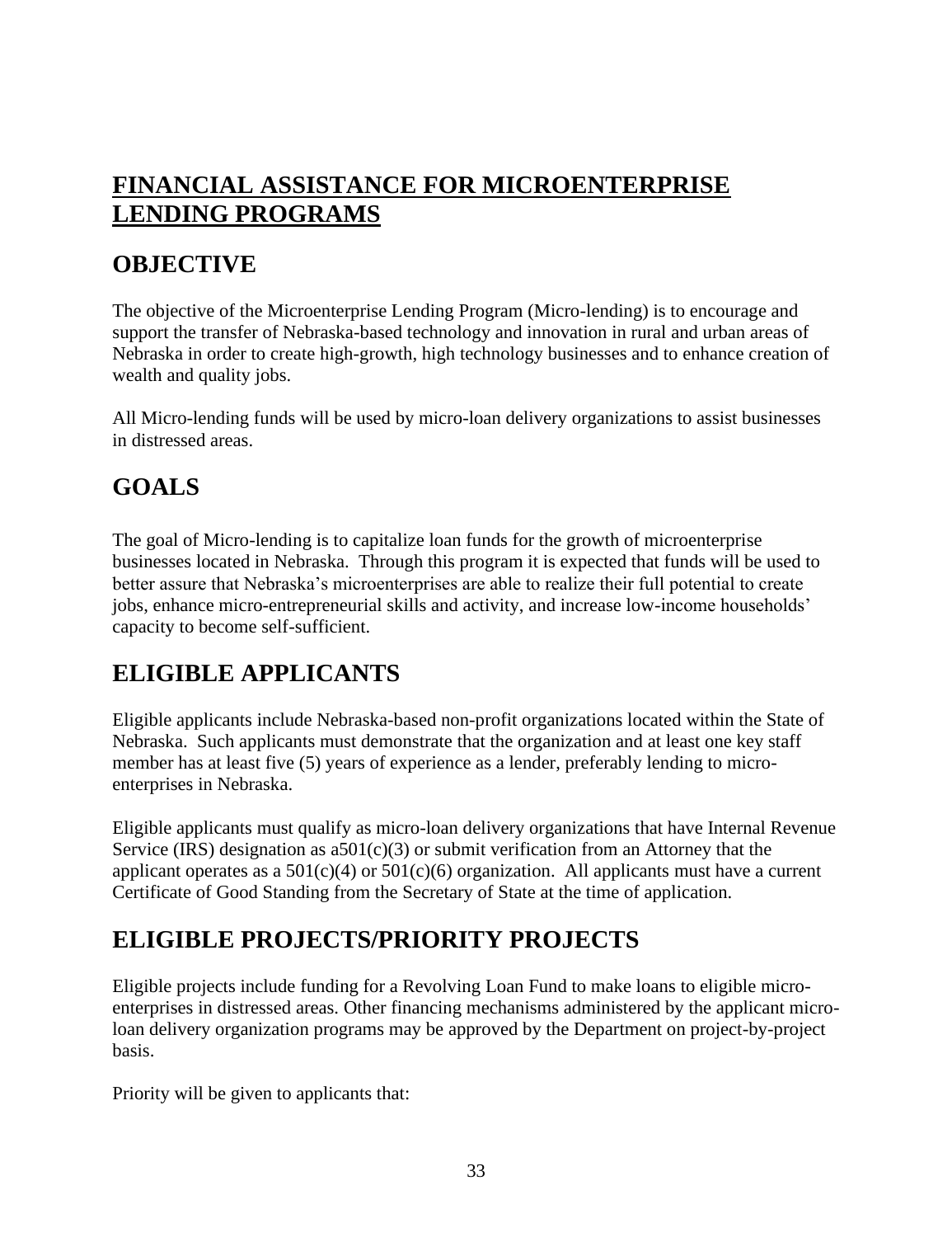- Have previous experience and a successful track-record as an organization in providing loans to microenterprises.
- At least one key staff person demonstrates previous experience and a successful trackrecord in providing loans to microenterprises.
- Demonstrate the Micro-lending Fund will result in filling a financing gap that is both needed and microenterprises are interested in accessing.

# **AMOUNT OF FUNDING AVAILABLE & GRANT LIMITATIONS**

The Department commits a minimum of \$1,000,000 per year for the next two years to be awarded to micro-loan delivery organizations. A minimum grant amount per project of \$200,000 will be used as a guideline. No more than \$20,000 or 5% of the total Micro-lending grant, whichever is lesser, shall be used as a guideline to determine the maximum award amount for general administration (operating) costs of the micro-loan delivery organization.

# **MATCHING REQUIREMENTS**

The awarded applicant is required to provide a match equal to no less than 35% of the total Micro-lending amount awarded. Funds shall be matched by non-state funds equivalent in money or in-kind contributions, or a combination of both. Such matching funds may be from any non-state source, including private foundations, federal or local government sources, quasigovernmental entities, or commercial lending institutions, or any other funds whose source does not include funds appropriated by the Nebraska Legislature. In addition to the proposed use of Micro-lending Funds, matching funds may be used for operational costs of the applicant microloan delivery organization, costs for technical assistance to microenterprises by the micro-loan delivery organization, or other similar activities approved by the Department.

# **PROJECT SELECTION CRITERIA**

Applicants will be evaluated on the following criteria:

- Propose a sound business plan for the applicant micro-loan delivery organization which includes sufficient coordination with the Microenterprise Technical Assistance provider. Preference will be given to enhancing established Revolving Loan Funds by expanding the availability of these funds to businesses with  $6 - 10$  employees and loan terms conducive to investment in start-up, high-growth, high technology businesses. Examples of these loan terms would be deferring all or a portion of the loan for three – five years as the microenterprise completes the prototyping phase of a new product and transitions to full commercialization and profitability.
- Each loan program which ideally will have underwriting criteria appropriate for traditional micro-lending and micro-loans to start-up high-growth, high technology businesses as discussed above.
- Proposed increases in jobs and investment due to the Micro-lending Funds.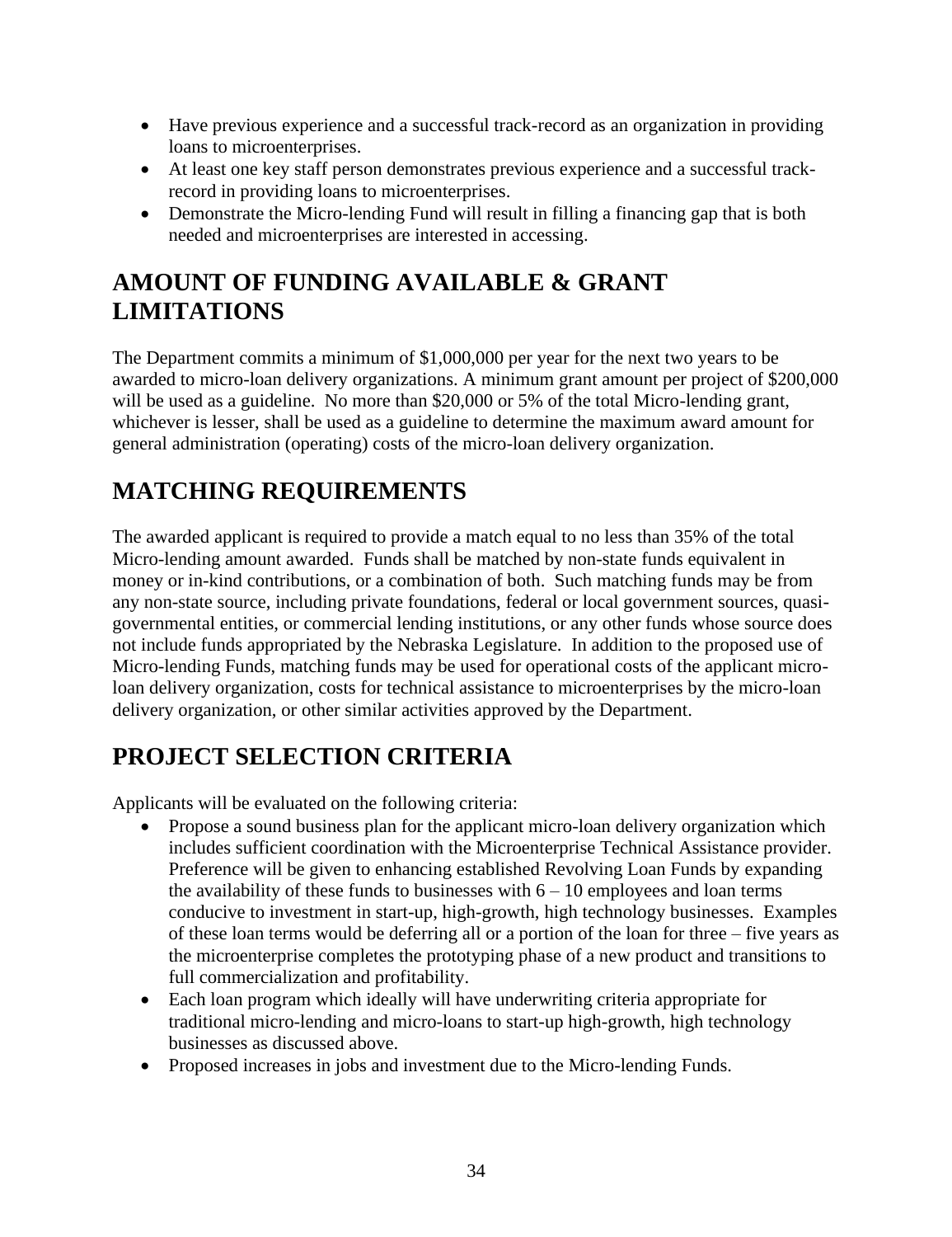- Loan program guidelines that include favorable terms and design for assisting microenterprises locating in or located in a Downtown or Central Business District as part of a strategy to encourage sustainability of these community assets.
- A clear and precise plan for coordination with the Micro-enterprise Technical Assistance delivery organization(s) and requirements of the Micro-lending Funds to be provided to businesses willing receiving and responding to technical assistance efforts.
- Demonstrate reasonable expectations for loan losses.
- Demonstrate a proven system of reaching women and minority-owned businesses
- Geographic distribution of funds. All Micro-lending funds must be used to assist businesses in distressed areas.
- Partnerships and strategy for coordination with commercial lending institutions in the program service area.
- Capacity of the applicant organization and ability to monitor and provide quantitative results to the Department
- Increased leveraging of Micro-lending funds with non-state resources. Generally speaking, additional leveraged funds is considered a positive characteristic, however the applicant must explain the effect of leveraged funds on the Micro-lending funds. For example, will the Micro-lending funds be limited to assisting businesses with 5 or fewer employees because the leverage funds are federal funds? If leverage funds do further restrict the Micro-lending Funds the applicant must explain how the funds will still be filling a need and gap in available financing.

# **APPLICATION TIMING AND PROCESS**

Applications will be accepted and reviewed in two (2) funding cycles.

Micro-lending Application Cycle 1: Applications must be submitted to the Department no later than 5:00 PM on December 1, 2021.

All applications will be reviewed by Department staff, with final approval given by the Department Director. Up to \$1,000,000 in Micro-lending funds will be awarded in the first cycle.

Micro-lending Application Cycle 2: Applications must be submitted to the Department no later than 5:00 PM on December 1, 2022.

Eligible applicants awarded in Application Cycle 1 are eligible to apply in Cycle 2 if all Microlending funds from Application Cycle 1 were loaned to microenterprises prior to the application due date.

All applications will be reviewed by Department staff, with final approval given by the Department Director. The Department Director has the discretion to award additional funds to micro-lending delivery organizations with open, successful projects awarded in Application Cycle 1. Up to \$2,000,000 (less funds awarded in Cycle 1) will be awarded in the second cycle.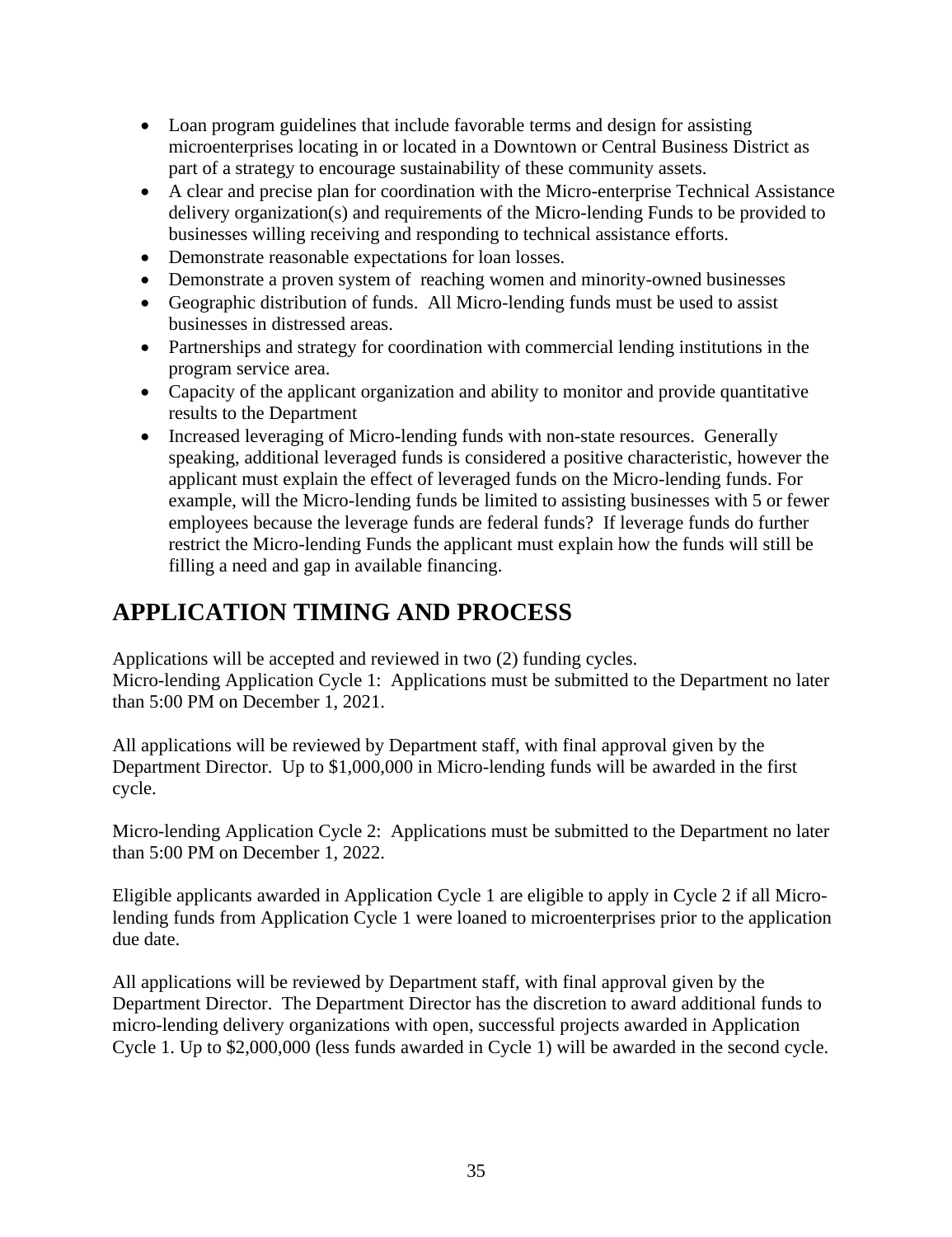#### **DED CONTACT PERSON**

For clarifications on the Microenterprise Assistance Program, please direct inquiries to:

Nisha Avey, Business Innovation Consultant Nebraska Department of Economic Development 301 Centennial Mall South, 4<sup>th</sup> Floor PO Box 94666 Lincoln, NE 68509-4666 Telephone: 402-853-1391 E-mail: [nisha.avey@nebraska.gov](mailto:nisha.avey@nebraska.gov) Website:<http://opportunity.nebraska.gov/>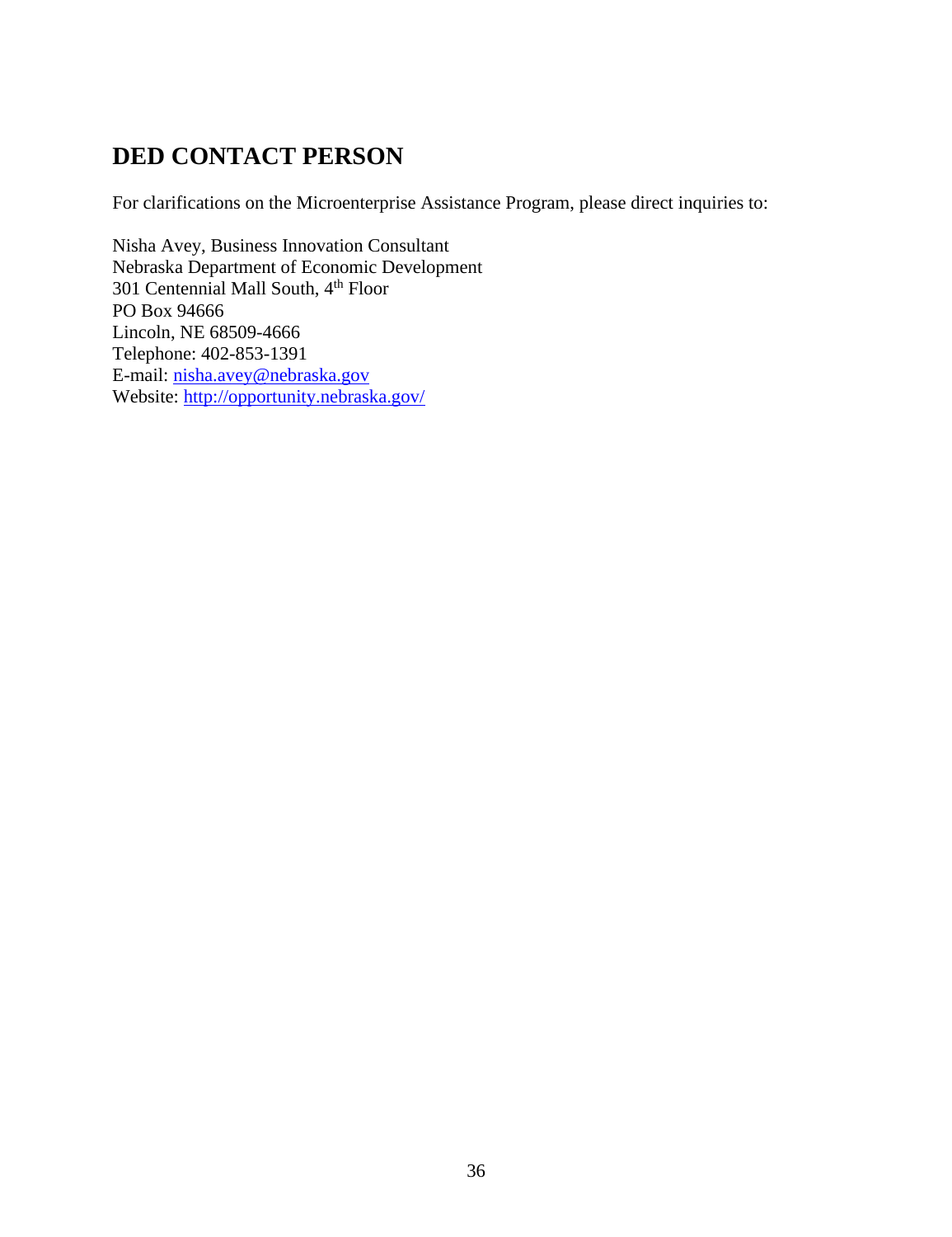#### **SECTION EIGHT: APPLICATION ACCEPTANCE DATES & DISTRIBUTION OF FUNDS**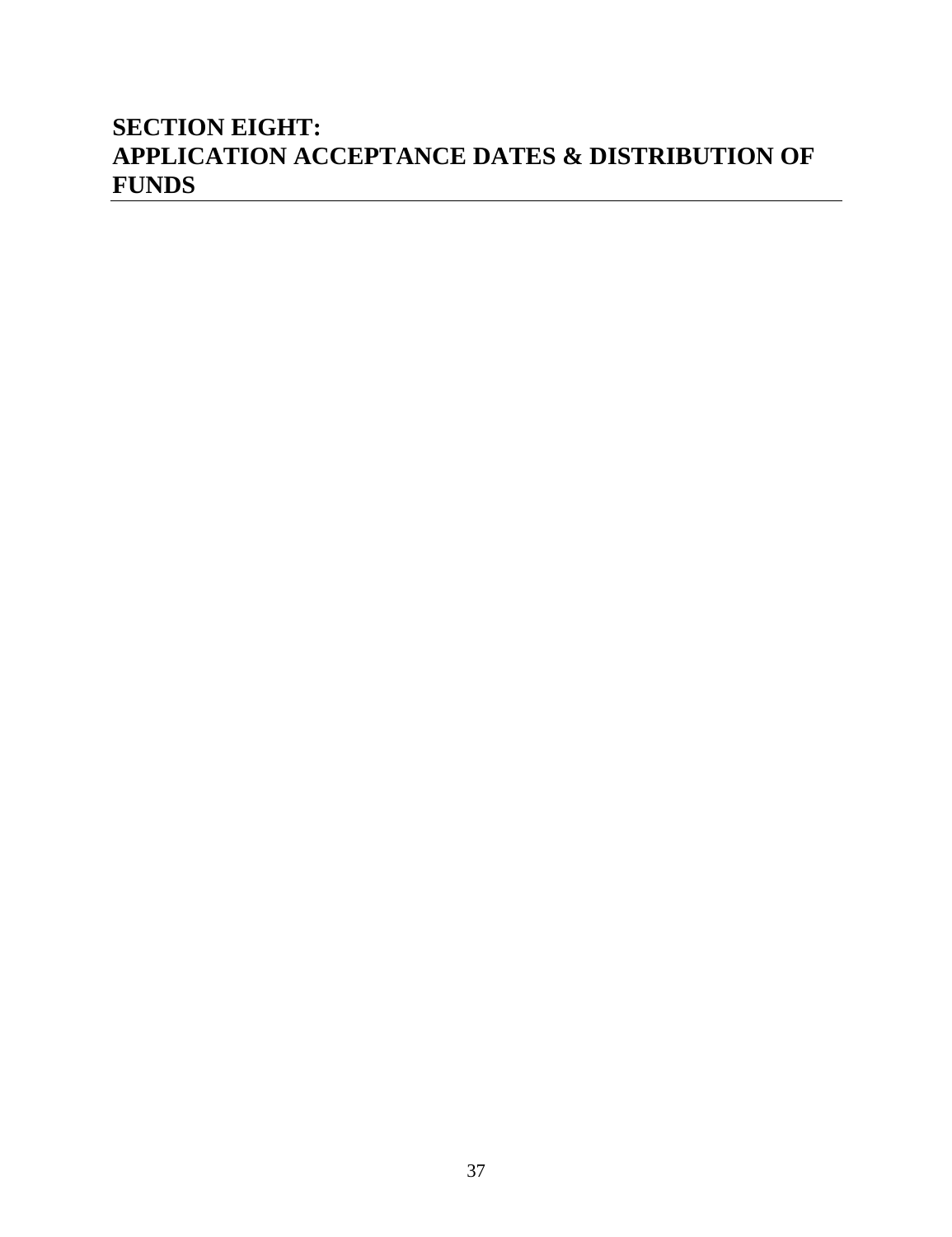# **Solicitation Periods/Application Acceptance Dates**

| <b>Funding Priority/Category</b>         | <b>Application Acceptance Dates</b> |
|------------------------------------------|-------------------------------------|
| Nebraska SBIR Program                    |                                     |
| Phase 0                                  | Open Cycle (begins July 1, 2021)    |
| Phase 1 and Phase 2                      | Open Cycle (begins July 1, 2021)    |
| Nebraska Innovation Fund                 |                                     |
| Prototype Grants                         | Open Cycle (begins July 1, 2021)    |
| Seed Stage Grants or Investments         | Open Cycle (begins July 1, 2021)    |
| Nebraska Academic Research & Development |                                     |
| Academic Research & Development Grant    | Open Cycle (begins July 1, 2021)    |
| Microenterprise Assistance Programs      |                                     |
| Microenterprise Technical Assistance     | December 1, 2021                    |
| Micro-lending                            |                                     |
| Cycle 1                                  | December 1, 2021                    |
| Cycle 2                                  | December $1, 2022$                  |